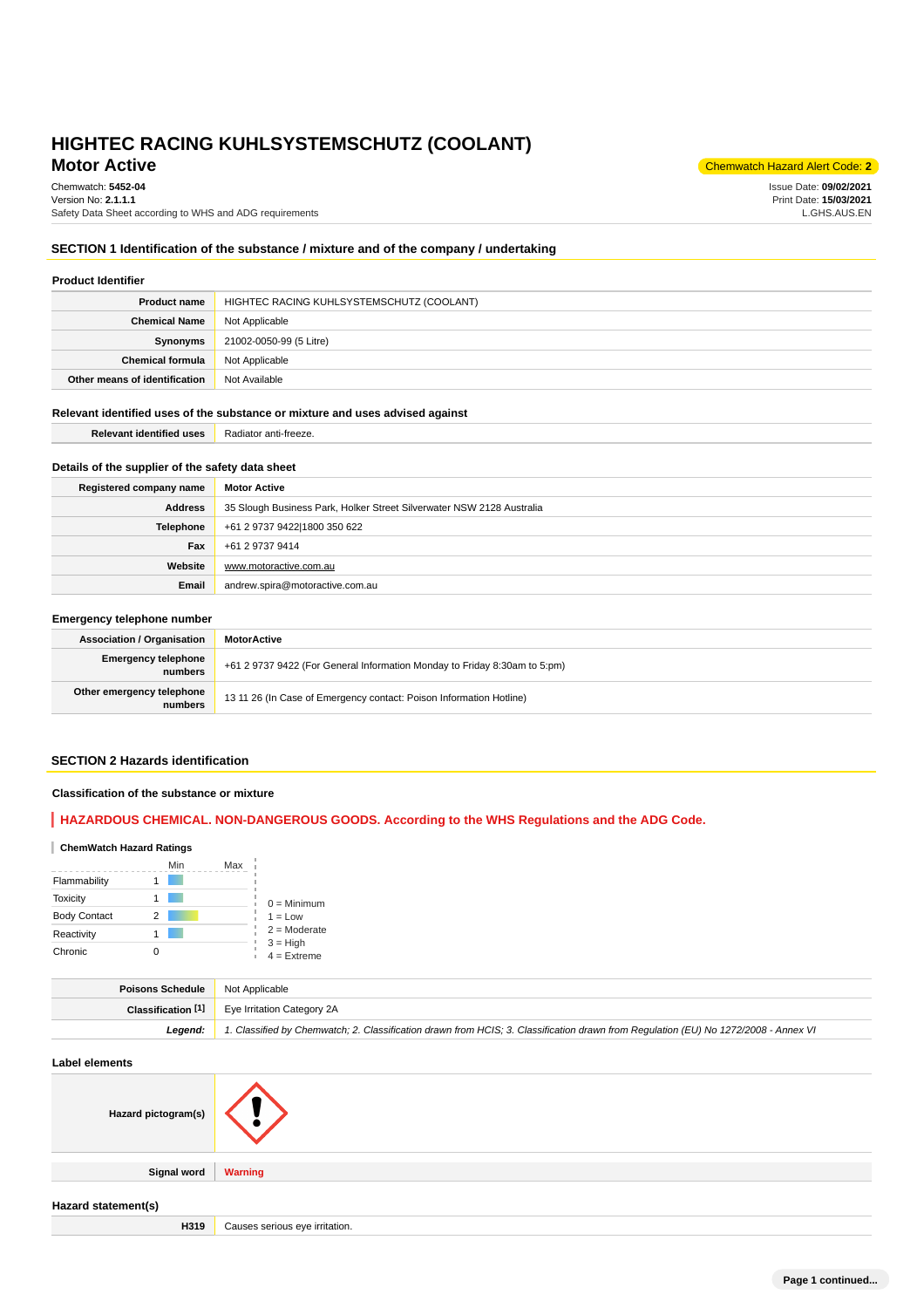# **Supplementary statement(s)**

Not Applicable

### **CLP classification (additional)**

Not Applicable

# **Precautionary statement(s) Prevention**

| P280                                       | Wear protective gloves/protective clothing/eye protection/face protection/hearing protection/                                    |  |  |
|--------------------------------------------|----------------------------------------------------------------------------------------------------------------------------------|--|--|
| <b>Precautionary statement(s) Response</b> |                                                                                                                                  |  |  |
| P305+P351+P338                             | IF IN EYES: Rinse cautiously with water for several minutes. Remove contact lenses, if present and easy to do. Continue rinsing. |  |  |
| P337+P313                                  | If eye irritation persists: Get medical advice/attention.                                                                        |  |  |

## **Precautionary statement(s) Storage**

Not Applicable

# **Precautionary statement(s) Disposal**

Not Applicable

# **SECTION 3 Composition / information on ingredients**

### **Substances**

See section below for composition of Mixtures

### **Mixtures**

| <b>CAS No</b>  | %[weight] | Name                       |
|----------------|-----------|----------------------------|
| $107 - 21 - 1$ | $2.5 - 5$ | ethylene alvcol            |
| 3164-85-0      | $1 - 2.5$ | potassium 2-ethylhexanoate |

# **SECTION 4 First aid measures**

| Description of first aid measures |                                                                                                                                                                                                                                                                                                                                                                                                                                                                                  |  |  |  |
|-----------------------------------|----------------------------------------------------------------------------------------------------------------------------------------------------------------------------------------------------------------------------------------------------------------------------------------------------------------------------------------------------------------------------------------------------------------------------------------------------------------------------------|--|--|--|
| <b>Eye Contact</b>                | If this product comes in contact with the eyes:<br>• Wash out immediately with fresh running water.<br>Ensure complete irrigation of the eye by keeping eyelids apart and away from eye and moving the eyelids by occasionally lifting the upper<br>and lower lids.<br>Seek medical attention without delay; if pain persists or recurs seek medical attention.<br>Removal of contact lenses after an eye injury should only be undertaken by skilled personnel.                 |  |  |  |
| <b>Skin Contact</b>               | If skin contact occurs:<br>Immediately remove all contaminated clothing, including footwear.<br>Flush skin and hair with running water (and soap if available).<br>Seek medical attention in event of irritation.                                                                                                                                                                                                                                                                |  |  |  |
| Inhalation                        | If fumes or combustion products are inhaled remove from contaminated area.<br>Lay patient down. Keep warm and rested.<br>Prostheses such as false teeth, which may block airway, should be removed, where possible, prior to initiating first aid procedures.<br>Apply artificial respiration if not breathing, preferably with a demand valve resuscitator, bag-valve mask device, or pocket mask as trained.<br>Perform CPR if necessary.<br>Transport to hospital, or doctor. |  |  |  |
| Ingestion                         | Immediately give a glass of water.<br>First aid is not generally required. If in doubt, contact a Poisons Information Centre or a doctor.                                                                                                                                                                                                                                                                                                                                        |  |  |  |

# **Indication of any immediate medical attention and special treatment needed**

Treat symptomatically.

# **SECTION 5 Firefighting measures**

### **Extinguishing media**

- Water spray or fog.
- Foam.
- Dry chemical powder.
- ▶ BCF (where regulations permit).
- Carbon dioxide.
- **Do not** use water jets.

# **Special hazards arising from the substrate or mixture**

| <b>Fire Incompatibility</b> | Avoid contamination with oxidising agents i.e. nitrates, oxidising acids, chlorine bleaches, pool chlorine etc. as ignition may result                                                                                                                                                                                                                                                            |  |  |  |
|-----------------------------|---------------------------------------------------------------------------------------------------------------------------------------------------------------------------------------------------------------------------------------------------------------------------------------------------------------------------------------------------------------------------------------------------|--|--|--|
| Advice for firefighters     |                                                                                                                                                                                                                                                                                                                                                                                                   |  |  |  |
| <b>Fire Fighting</b>        | Alert Fire Brigade and tell them location and nature of hazard.<br>▶ Wear full body protective clothing with breathing apparatus.<br>Prevent, by any means available, spillage from entering drains or water course.<br>Use water delivered as a fine spray to control fire and cool adjacent area.<br>Avoid spraying water onto liquid pools.<br>DO NOT approach containers suspected to be hot. |  |  |  |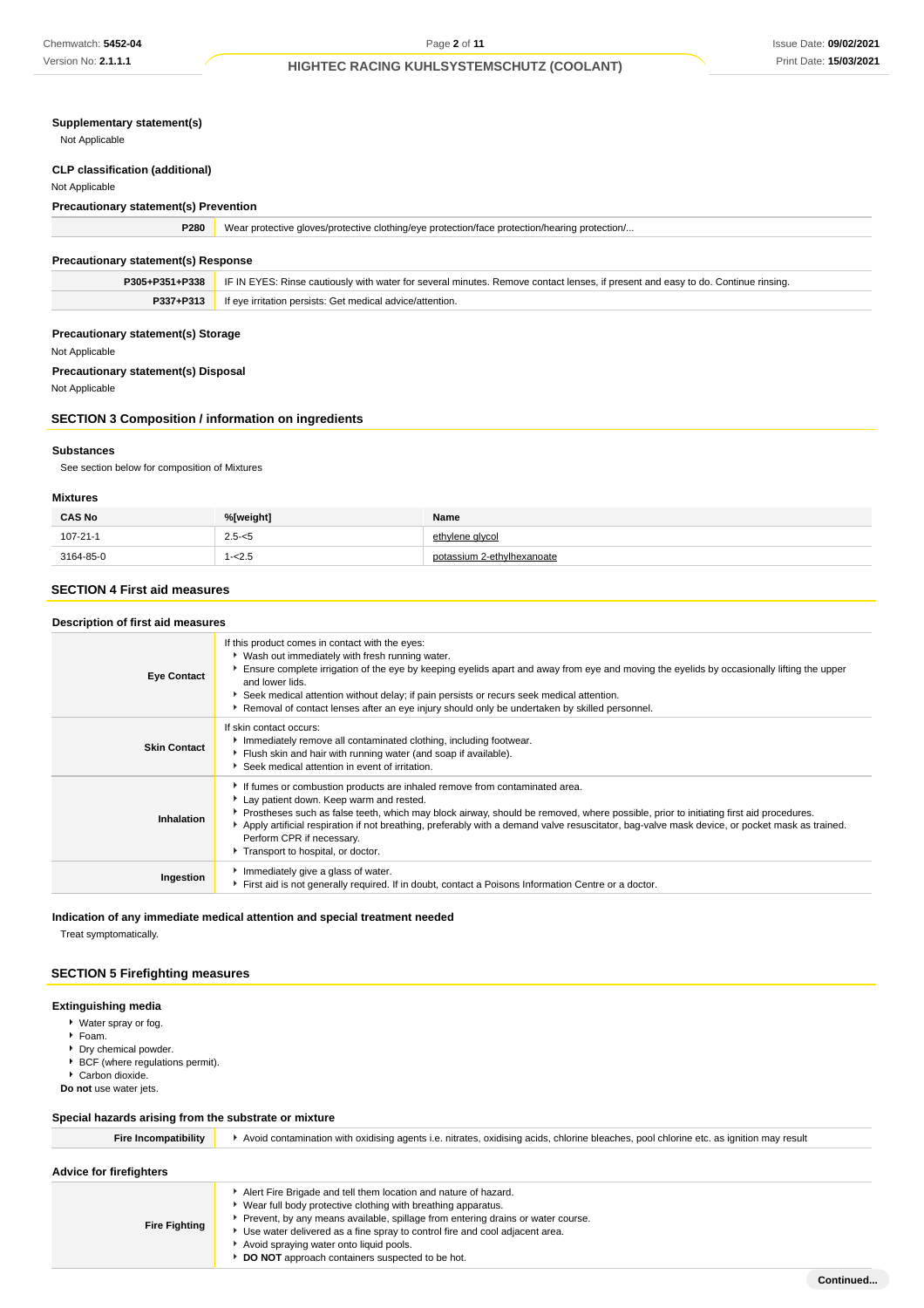|                              | • Cool fire exposed containers with water spray from a protected location.<br>If safe to do so, remove containers from path of fire.                                                                                                                                                                                                                                                                                                                                                                  |
|------------------------------|-------------------------------------------------------------------------------------------------------------------------------------------------------------------------------------------------------------------------------------------------------------------------------------------------------------------------------------------------------------------------------------------------------------------------------------------------------------------------------------------------------|
| <b>Fire/Explosion Hazard</b> | Combustible.<br>Slight fire hazard when exposed to heat or flame.<br>Heating may cause expansion or decomposition leading to violent rupture of containers.<br>• On combustion, may emit toxic fumes of carbon monoxide (CO).<br>May emit acrid smoke.<br>Mists containing combustible materials may be explosive.<br>Combustion products include:<br>carbon dioxide (CO2)<br>other pyrolysis products typical of burning organic material.<br>May emit poisonous fumes.<br>May emit corrosive fumes. |
| <b>HAZCHEM</b>               | Not Applicable                                                                                                                                                                                                                                                                                                                                                                                                                                                                                        |

# **SECTION 6 Accidental release measures**

|               | Personal precautions, protective equipment and emergency procedures |  |
|---------------|---------------------------------------------------------------------|--|
| See section 8 |                                                                     |  |

## **Environmental precautions**

See section 12

# **Methods and material for containment and cleaning up**

| <b>Minor Spills</b> | Remove all ignition sources.<br>Clean up all spills immediately.<br>Avoid breathing vapours and contact with skin and eyes.<br>• Control personal contact with the substance, by using protective equipment.<br>Contain and absorb spill with sand, earth, inert material or vermiculite.<br>▶ Wipe up.<br>• Place in a suitable, labelled container for waste disposal.<br>Slippery when spilt.                                                                                                                                                                                                                                                                                                                                                                                                |
|---------------------|-------------------------------------------------------------------------------------------------------------------------------------------------------------------------------------------------------------------------------------------------------------------------------------------------------------------------------------------------------------------------------------------------------------------------------------------------------------------------------------------------------------------------------------------------------------------------------------------------------------------------------------------------------------------------------------------------------------------------------------------------------------------------------------------------|
| <b>Major Spills</b> | Moderate hazard.<br>Clear area of personnel and move upwind.<br>Alert Fire Brigade and tell them location and nature of hazard.<br>▶ Wear breathing apparatus plus protective gloves.<br>Prevent, by any means available, spillage from entering drains or water course.<br>No smoking, naked lights or ignition sources.<br>Increase ventilation.<br>Stop leak if safe to do so.<br>Contain spill with sand, earth or vermiculite.<br>Collect recoverable product into labelled containers for recycling.<br>Absorb remaining product with sand, earth or vermiculite.<br>Collect solid residues and seal in labelled drums for disposal.<br>▶ Wash area and prevent runoff into drains.<br>If contamination of drains or waterways occurs, advise emergency services.<br>Slippery when spilt. |

Personal Protective Equipment advice is contained in Section 8 of the SDS.

# **SECTION 7 Handling and storage**

| Precautions for safe handling |                                                                                                                                                                                                                                                                                                                                                                                                                                                                                                                                                                                                                                                                                                                                                                                                                                                                                      |
|-------------------------------|--------------------------------------------------------------------------------------------------------------------------------------------------------------------------------------------------------------------------------------------------------------------------------------------------------------------------------------------------------------------------------------------------------------------------------------------------------------------------------------------------------------------------------------------------------------------------------------------------------------------------------------------------------------------------------------------------------------------------------------------------------------------------------------------------------------------------------------------------------------------------------------|
| Safe handling                 | Avoid all personal contact, including inhalation.<br>▶ Wear protective clothing when risk of exposure occurs.<br>▶ Use in a well-ventilated area.<br>Prevent concentration in hollows and sumps.<br>DO NOT enter confined spaces until atmosphere has been checked.<br>Avoid smoking, naked lights or ignition sources.<br>Avoid contact with incompatible materials.<br>When handling, DO NOT eat, drink or smoke.<br>▶ Keep containers securely sealed when not in use.<br>Avoid physical damage to containers.<br>Always wash hands with soap and water after handling.<br>▶ Work clothes should be laundered separately.<br>Use good occupational work practice.<br>▶ Observe manufacturer's storage and handling recommendations contained within this SDS.<br>Atmosphere should be regularly checked against established exposure standards to ensure safe working conditions. |
| Other information             | Store in original containers.<br>Keep containers securely sealed.<br>No smoking, naked lights or ignition sources.<br>Store in a cool, dry, well-ventilated area.<br>Store away from incompatible materials and foodstuff containers.<br>Protect containers against physical damage and check regularly for leaks.<br>▶ Observe manufacturer's storage and handling recommendations contained within this SDS.                                                                                                                                                                                                                                                                                                                                                                                                                                                                       |

# **Conditions for safe storage, including any incompatibilities**

|                    | ▶ Metal can or drum                                              |
|--------------------|------------------------------------------------------------------|
| Suitable container | ▶ Packaging as recommended by manufacturer.                      |
|                    | • Check all containers are clearly labelled and free from leaks. |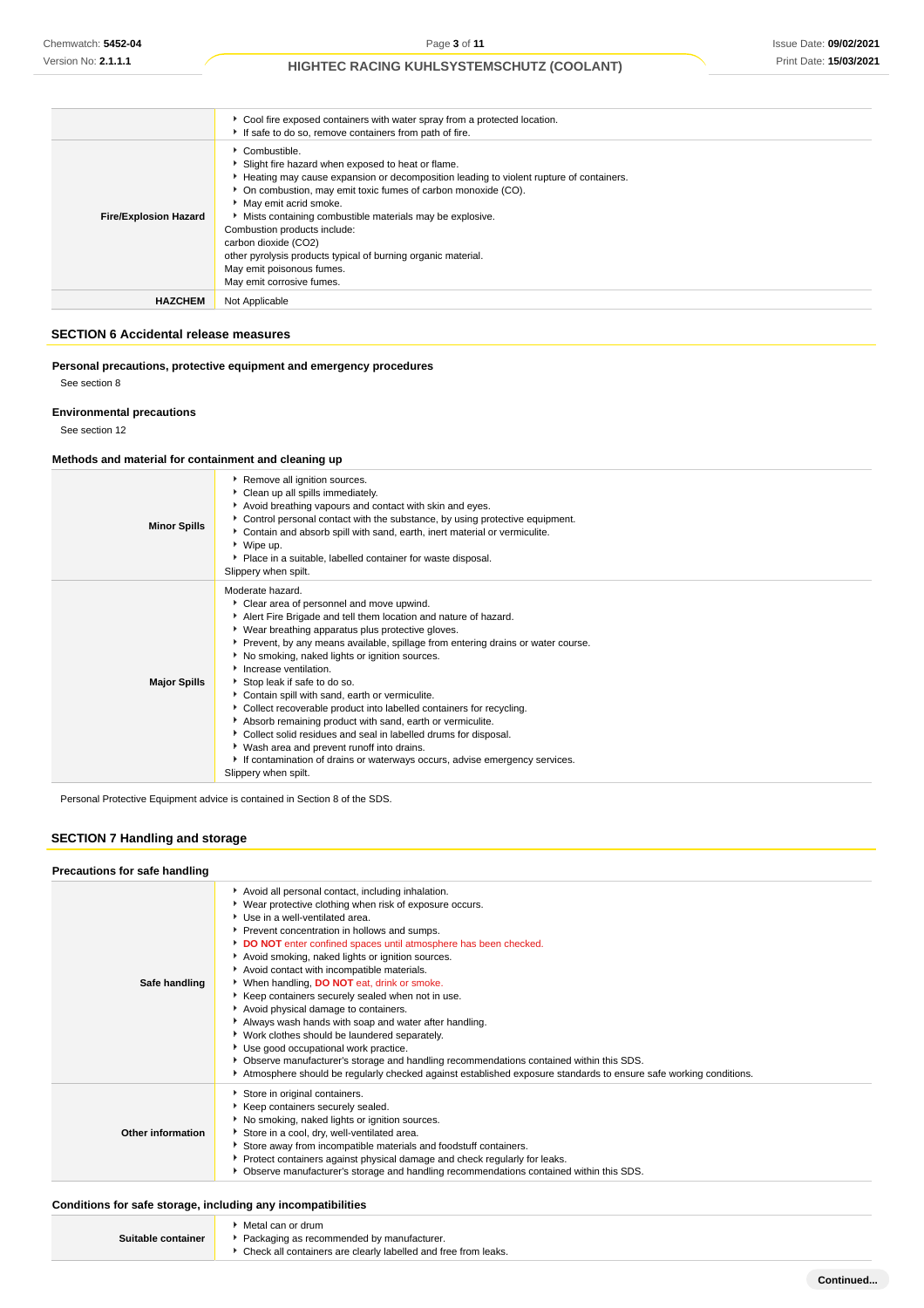**Storage incompatibility A**void reaction with oxidising agents

# **SECTION 8 Exposure controls / personal protection**

# **Control parameters**

# **Occupational Exposure Limits (OEL)**

## **INGREDIENT DATA**

| Source                       | Ingredient      | <b>Material name</b>          |           | <b>TWA</b>        | <b>STEL</b>        |         | Peak          | <b>Notes</b>  |
|------------------------------|-----------------|-------------------------------|-----------|-------------------|--------------------|---------|---------------|---------------|
| Australia Exposure Standards | ethylene glycol | Ethylene glycol (vapour)      |           | 20 ppm / 52 mg/m3 | 104 mg/m3 / 40 ppm |         | Not Available | Not Available |
| Australia Exposure Standards | ethylene glycol | Ethylene glycol (particulate) |           | $10 \text{ mg/m}$ | Not Available      |         | Not Available | Not Available |
| <b>Emergency Limits</b>      |                 |                               |           |                   |                    |         |               |               |
| Ingredient                   | TEEL-1          |                               | TEEL-2    |                   |                    | TEEL-3  |               |               |
| ethylene glycol              | 30 ppm          |                               | $150$ ppm |                   |                    | 900 ppm |               |               |

| Ingredient                 | Original IDLH | <b>Revised IDLH</b> |
|----------------------------|---------------|---------------------|
| ethylene glycol            | Not Available | Not Available       |
| potassium 2-ethylhexanoate | Not Available | Not Available       |

## **MATERIAL DATA**

## **Exposure controls**

| Appropriate engineering<br>controls | Process controls which involve changing the way a job activity or process is done to reduce the risk.<br>Enclosure and/or isolation of emission source which keeps a selected hazard "physically" away from the worker and ventilation that strategically<br>"adds" and "removes" air in the work environment. Ventilation can remove or dilute an air contaminant if designed properly. The design of a<br>ventilation system must match the particular process and chemical or contaminant in use.<br>Employers may need to use multiple types of controls to prevent employee overexposure.<br>Local exhaust ventilation usually required. If risk of overexposure exists, wear approved respirator. Correct fit is essential to obtain adequate<br>protection. Supplied-air type respirator may be required in special circumstances. Correct fit is essential to ensure adequate protection.<br>An approved self contained breathing apparatus (SCBA) may be required in some situations.<br>Provide adequate ventilation in warehouse or closed storage area. Air contaminants generated in the workplace possess varying "escape"<br>velocities which, in turn, determine the "capture velocities" of fresh circulating air required to effectively remove the contaminant.<br>Type of Contaminant:<br>Air Speed:<br>$0.25 - 0.5$ m/s<br>solvent, vapours, degreasing etc., evaporating from tank (in still air).<br>(50-100 f/min.)<br>0.5-1 m/s (100-200<br>aerosols, fumes from pouring operations, intermittent container filling, low speed conveyer transfers, welding, spray<br>drift, plating acid fumes, pickling (released at low velocity into zone of active generation)<br>f/min.)<br>direct spray, spray painting in shallow booths, drum filling, conveyer loading, crusher dusts, gas discharge (active<br>1-2.5 m/s (200-500<br>generation into zone of rapid air motion)<br>f/min.)<br>grinding, abrasive blasting, tumbling, high speed wheel generated dusts (released at high initial velocity into zone of<br>$2.5 - 10$ m/s<br>very high rapid air motion).<br>(500-2000 f/min.)<br>Within each range the appropriate value depends on:<br>Upper end of the range<br>Lower end of the range<br>1: Room air currents minimal or favourable to capture<br>1: Disturbing room air currents<br>2: Contaminants of low toxicity or of nuisance value only.<br>2: Contaminants of high toxicity<br>3: Intermittent, low production.<br>3: High production, heavy use<br>4: Small hood-local control only<br>4: Large hood or large air mass in motion<br>Simple theory shows that air velocity falls rapidly with distance away from the opening of a simple extraction pipe. Velocity generally decreases<br>with the square of distance from the extraction point (in simple cases). Therefore the air speed at the extraction point should be adjusted,<br>accordingly, after reference to distance from the contaminating source. The air velocity at the extraction fan, for example, should be a minimum of<br>1-2 m/s (200-400 f/min) for extraction of solvents generated in a tank 2 meters distant from the extraction point. Other mechanical considerations,<br>producing performance deficits within the extraction apparatus, make it essential that theoretical air velocities are multiplied by factors of 10 or<br>more when extraction systems are installed or used. |  |  |  |
|-------------------------------------|-----------------------------------------------------------------------------------------------------------------------------------------------------------------------------------------------------------------------------------------------------------------------------------------------------------------------------------------------------------------------------------------------------------------------------------------------------------------------------------------------------------------------------------------------------------------------------------------------------------------------------------------------------------------------------------------------------------------------------------------------------------------------------------------------------------------------------------------------------------------------------------------------------------------------------------------------------------------------------------------------------------------------------------------------------------------------------------------------------------------------------------------------------------------------------------------------------------------------------------------------------------------------------------------------------------------------------------------------------------------------------------------------------------------------------------------------------------------------------------------------------------------------------------------------------------------------------------------------------------------------------------------------------------------------------------------------------------------------------------------------------------------------------------------------------------------------------------------------------------------------------------------------------------------------------------------------------------------------------------------------------------------------------------------------------------------------------------------------------------------------------------------------------------------------------------------------------------------------------------------------------------------------------------------------------------------------------------------------------------------------------------------------------------------------------------------------------------------------------------------------------------------------------------------------------------------------------------------------------------------------------------------------------------------------------------------------------------------------------------------------------------------------------------------------------------------------------------------------------------------------------------------------------------------------------------------------------------------------------------------------------------------------------------------------------------------------------------------------------------------------------------------------------------------------------------------------------------------------------------------------------------------------------------------------------------------------------------------------------------------------------------------------------------------|--|--|--|
| <b>Personal protection</b>          |                                                                                                                                                                                                                                                                                                                                                                                                                                                                                                                                                                                                                                                                                                                                                                                                                                                                                                                                                                                                                                                                                                                                                                                                                                                                                                                                                                                                                                                                                                                                                                                                                                                                                                                                                                                                                                                                                                                                                                                                                                                                                                                                                                                                                                                                                                                                                                                                                                                                                                                                                                                                                                                                                                                                                                                                                                                                                                                                                                                                                                                                                                                                                                                                                                                                                                                                                                                                                 |  |  |  |
| Eye and face protection             | Safety glasses with side shields.<br>۲<br>Chemical goggles.<br>Contact lenses may pose a special hazard; soft contact lenses may absorb and concentrate irritants. A written policy document, describing<br>٠<br>the wearing of lenses or restrictions on use, should be created for each workplace or task. This should include a review of lens absorption<br>and adsorption for the class of chemicals in use and an account of injury experience. Medical and first-aid personnel should be trained in<br>their removal and suitable equipment should be readily available. In the event of chemical exposure, begin eye irrigation immediately and<br>remove contact lens as soon as practicable. Lens should be removed at the first signs of eye redness or irritation - lens should be removed in<br>a clean environment only after workers have washed hands thoroughly. [CDC NIOSH Current Intelligence Bulletin 59], [AS/NZS 1336 or<br>national equivalent]                                                                                                                                                                                                                                                                                                                                                                                                                                                                                                                                                                                                                                                                                                                                                                                                                                                                                                                                                                                                                                                                                                                                                                                                                                                                                                                                                                                                                                                                                                                                                                                                                                                                                                                                                                                                                                                                                                                                                                                                                                                                                                                                                                                                                                                                                                                                                                                                                                         |  |  |  |
| <b>Skin protection</b>              | See Hand protection below                                                                                                                                                                                                                                                                                                                                                                                                                                                                                                                                                                                                                                                                                                                                                                                                                                                                                                                                                                                                                                                                                                                                                                                                                                                                                                                                                                                                                                                                                                                                                                                                                                                                                                                                                                                                                                                                                                                                                                                                                                                                                                                                                                                                                                                                                                                                                                                                                                                                                                                                                                                                                                                                                                                                                                                                                                                                                                                                                                                                                                                                                                                                                                                                                                                                                                                                                                                       |  |  |  |
|                                     |                                                                                                                                                                                                                                                                                                                                                                                                                                                                                                                                                                                                                                                                                                                                                                                                                                                                                                                                                                                                                                                                                                                                                                                                                                                                                                                                                                                                                                                                                                                                                                                                                                                                                                                                                                                                                                                                                                                                                                                                                                                                                                                                                                                                                                                                                                                                                                                                                                                                                                                                                                                                                                                                                                                                                                                                                                                                                                                                                                                                                                                                                                                                                                                                                                                                                                                                                                                                                 |  |  |  |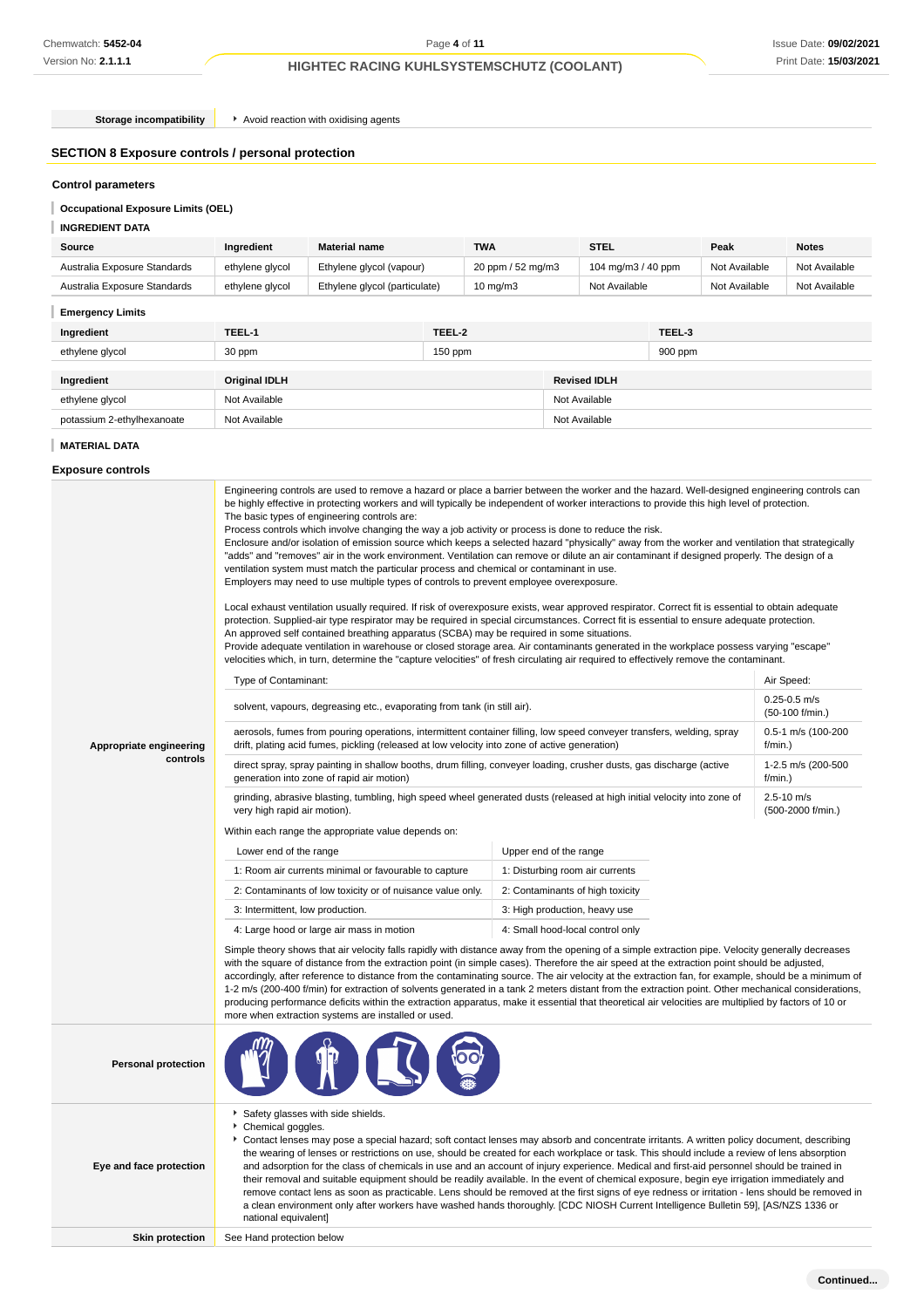| Hands/feet protection  | ▶ Wear chemical protective gloves, e.g. PVC.<br>• Wear safety footwear or safety gumboots, e.g. Rubber<br>The selection of suitable gloves does not only depend on the material, but also on further marks of quality which vary from manufacturer to<br>manufacturer. Where the chemical is a preparation of several substances, the resistance of the glove material can not be calculated in advance<br>and has therefore to be checked prior to the application.<br>The exact break through time for substances has to be obtained from the manufacturer of the protective gloves and has to be observed when<br>making a final choice.<br>Personal hygiene is a key element of effective hand care. Gloves must only be worn on clean hands. After using gloves, hands should be<br>washed and dried thoroughly. Application of a non-perfumed moisturiser is recommended.<br>Suitability and durability of glove type is dependent on usage. Important factors in the selection of gloves include:<br>frequency and duration of contact,<br>$\blacksquare$<br>chemical resistance of glove material,<br>glove thickness and<br>$\cdot$<br>dexterity<br>Select gloves tested to a relevant standard (e.g. Europe EN 374, US F739, AS/NZS 2161.1 or national equivalent).<br>When prolonged or frequently repeated contact may occur, a glove with a protection class of 5 or higher (breakthrough time greater than<br>240 minutes according to EN 374, AS/NZS 2161.10.1 or national equivalent) is recommended.<br>When only brief contact is expected, a glove with a protection class of 3 or higher (breakthrough time greater than 60 minutes according to<br>EN 374, AS/NZS 2161.10.1 or national equivalent) is recommended.<br>Some glove polymer types are less affected by movement and this should be taken into account when considering gloves for long-term<br>use.<br>Contaminated gloves should be replaced.<br>$\cdot$<br>As defined in ASTM F-739-96 in any application, gloves are rated as:<br>Excellent when breakthrough time > 480 min<br>Good when breakthrough time > 20 min<br>$\cdot$<br>Fair when breakthrough time < 20 min<br>Poor when glove material degrades<br>For general applications, gloves with a thickness typically greater than 0.35 mm, are recommended.<br>It should be emphasised that glove thickness is not necessarily a good predictor of glove resistance to a specific chemical, as the permeation<br>efficiency of the glove will be dependent on the exact composition of the glove material. Therefore, glove selection should also be based on<br>consideration of the task requirements and knowledge of breakthrough times.<br>Glove thickness may also vary depending on the glove manufacturer, the glove type and the glove model. Therefore, the manufacturers'<br>technical data should always be taken into account to ensure selection of the most appropriate glove for the task.<br>Note: Depending on the activity being conducted, gloves of varying thickness may be required for specific tasks. For example:<br>Thinner gloves (down to 0.1 mm or less) may be required where a high degree of manual dexterity is needed. However, these gloves are<br>only likely to give short duration protection and would normally be just for single use applications, then disposed of.<br>Thicker gloves (up to 3 mm or more) may be required where there is a mechanical (as well as a chemical) risk i.e. where there is abrasion<br>or puncture potential<br>Gloves must only be worn on clean hands. After using gloves, hands should be washed and dried thoroughly. Application of a non-perfumed<br>moisturiser is recommended. |
|------------------------|-------------------------------------------------------------------------------------------------------------------------------------------------------------------------------------------------------------------------------------------------------------------------------------------------------------------------------------------------------------------------------------------------------------------------------------------------------------------------------------------------------------------------------------------------------------------------------------------------------------------------------------------------------------------------------------------------------------------------------------------------------------------------------------------------------------------------------------------------------------------------------------------------------------------------------------------------------------------------------------------------------------------------------------------------------------------------------------------------------------------------------------------------------------------------------------------------------------------------------------------------------------------------------------------------------------------------------------------------------------------------------------------------------------------------------------------------------------------------------------------------------------------------------------------------------------------------------------------------------------------------------------------------------------------------------------------------------------------------------------------------------------------------------------------------------------------------------------------------------------------------------------------------------------------------------------------------------------------------------------------------------------------------------------------------------------------------------------------------------------------------------------------------------------------------------------------------------------------------------------------------------------------------------------------------------------------------------------------------------------------------------------------------------------------------------------------------------------------------------------------------------------------------------------------------------------------------------------------------------------------------------------------------------------------------------------------------------------------------------------------------------------------------------------------------------------------------------------------------------------------------------------------------------------------------------------------------------------------------------------------------------------------------------------------------------------------------------------------------------------------------------------------------------------------------------------------------------------------------------------------------------------------------------------------------------------------------------------------------------------------------------------------------------------------------------------------------------------------------------------------------------------------------------------------------------------------------------------------------------------------------------------------------------------------------------------------------------------|
| <b>Body protection</b> | See Other protection below                                                                                                                                                                                                                                                                                                                                                                                                                                                                                                                                                                                                                                                                                                                                                                                                                                                                                                                                                                                                                                                                                                                                                                                                                                                                                                                                                                                                                                                                                                                                                                                                                                                                                                                                                                                                                                                                                                                                                                                                                                                                                                                                                                                                                                                                                                                                                                                                                                                                                                                                                                                                                                                                                                                                                                                                                                                                                                                                                                                                                                                                                                                                                                                                                                                                                                                                                                                                                                                                                                                                                                                                                                                                                  |
|                        | • Overalls.                                                                                                                                                                                                                                                                                                                                                                                                                                                                                                                                                                                                                                                                                                                                                                                                                                                                                                                                                                                                                                                                                                                                                                                                                                                                                                                                                                                                                                                                                                                                                                                                                                                                                                                                                                                                                                                                                                                                                                                                                                                                                                                                                                                                                                                                                                                                                                                                                                                                                                                                                                                                                                                                                                                                                                                                                                                                                                                                                                                                                                                                                                                                                                                                                                                                                                                                                                                                                                                                                                                                                                                                                                                                                                 |
| Other protection       | P.V.C apron.<br>Barrier cream.<br>▶ Skin cleansing cream.<br>▶ Eye wash unit.                                                                                                                                                                                                                                                                                                                                                                                                                                                                                                                                                                                                                                                                                                                                                                                                                                                                                                                                                                                                                                                                                                                                                                                                                                                                                                                                                                                                                                                                                                                                                                                                                                                                                                                                                                                                                                                                                                                                                                                                                                                                                                                                                                                                                                                                                                                                                                                                                                                                                                                                                                                                                                                                                                                                                                                                                                                                                                                                                                                                                                                                                                                                                                                                                                                                                                                                                                                                                                                                                                                                                                                                                               |

### **Recommended material(s)**

**GLOVE SELECTION INDEX**

Glove selection is based on a modified presentation of the:

 **"Forsberg Clothing Performance Index".**

 The effect(s) of the following substance(s) are taken into account in the **computergenerated** selection:

HIGHTEC RACING KUHLSYSTEMSCHUTZ (COOLANT)

| <b>Material</b>  | <b>CPI</b> |
|------------------|------------|
| NATURAL RUBBER   | A          |
| NATURAL+NEOPRENE | A          |
| <b>NEOPRENE</b>  | A          |
| NEOPRENE/NATURAL | A          |
| <b>NITRILE</b>   | A          |
| NITRILE+PVC      | A          |
| PE/EVAL/PE       | A          |
| <b>PVC</b>       | A          |
| <b>TEFLON</b>    | A          |
| <b>PVA</b>       | B          |

\* CPI - Chemwatch Performance Index

A: Best Selection

B: Satisfactory; may degrade after 4 hours continuous immersion

C: Poor to Dangerous Choice for other than short term immersion

**NOTE**: As a series of factors will influence the actual performance of the glove, a final selection must be based on detailed observation. -

\* Where the glove is to be used on a short term, casual or infrequent basis, factors such as "feel" or convenience (e.g. disposability), may dictate a choice of gloves which might otherwise be unsuitable following long-term or frequent use. A qualified practitioner should be consulted.

# ANSI Z88 or national equivalent)

**Respiratory protection**

Where the concentration of gas/particulates in the breathing zone, approaches or exceeds the "Exposure Standard" (or ES), respiratory protection is required. Degree of protection varies with both face-piece and Class of filter; the nature of protection varies with Type of filter.

Type A-P Filter of sufficient capacity. (AS/NZS 1716 & 1715, EN 143:2000 & 149:2001,

#### **Required Minimum Protection Factor Half-Face Respirator Full-Face Respirator Powered Air Respirator** up to  $10 \times ES$   $A-AUS P2$ A-PAPR-AUS / Class 1 P2 up to  $50 \times ES$ A-AUS / Class 1 P2 up to 100 x ES  $\begin{array}{|c|c|c|c|c|c|}\n\hline\n& & A-2 & P2 \\
\hline\n& & A-PAPR-2 & P2 \end{array}$

### ^ - Full-face

A(All classes) = Organic vapours, B AUS or B1 = Acid gasses, B2 = Acid gas or hydrogen cyanide(HCN), B3 = Acid gas or hydrogen cyanide(HCN), E = Sulfur dioxide(SO2), G = Agricultural chemicals, K = Ammonia(NH3), Hg = Mercury, NO = Oxides of nitrogen,  $MB =$  Methyl bromide,  $AX =$  Low boiling point organic compounds(below 65 degC)

- Cartridge respirators should never be used for emergency ingress or in areas of unknown vapour concentrations or oxygen content.
- The wearer must be warned to leave the contaminated area immediately on detecting any odours through the respirator. The odour may indicate that the mask is not functioning properly, that the vapour concentration is too high, or that the mask is not properly fitted. Because of these limitations, only restricted use of cartridge respirators is considered appropriate.
- Cartridge performance is affected by humidity. Cartridges should be changed after 2 hr of continuous use unless it is determined that the humidity is less than 75%, in which case, cartridges can be used for 4 hr. Used cartridges should be discarded daily, regardless of the length of time used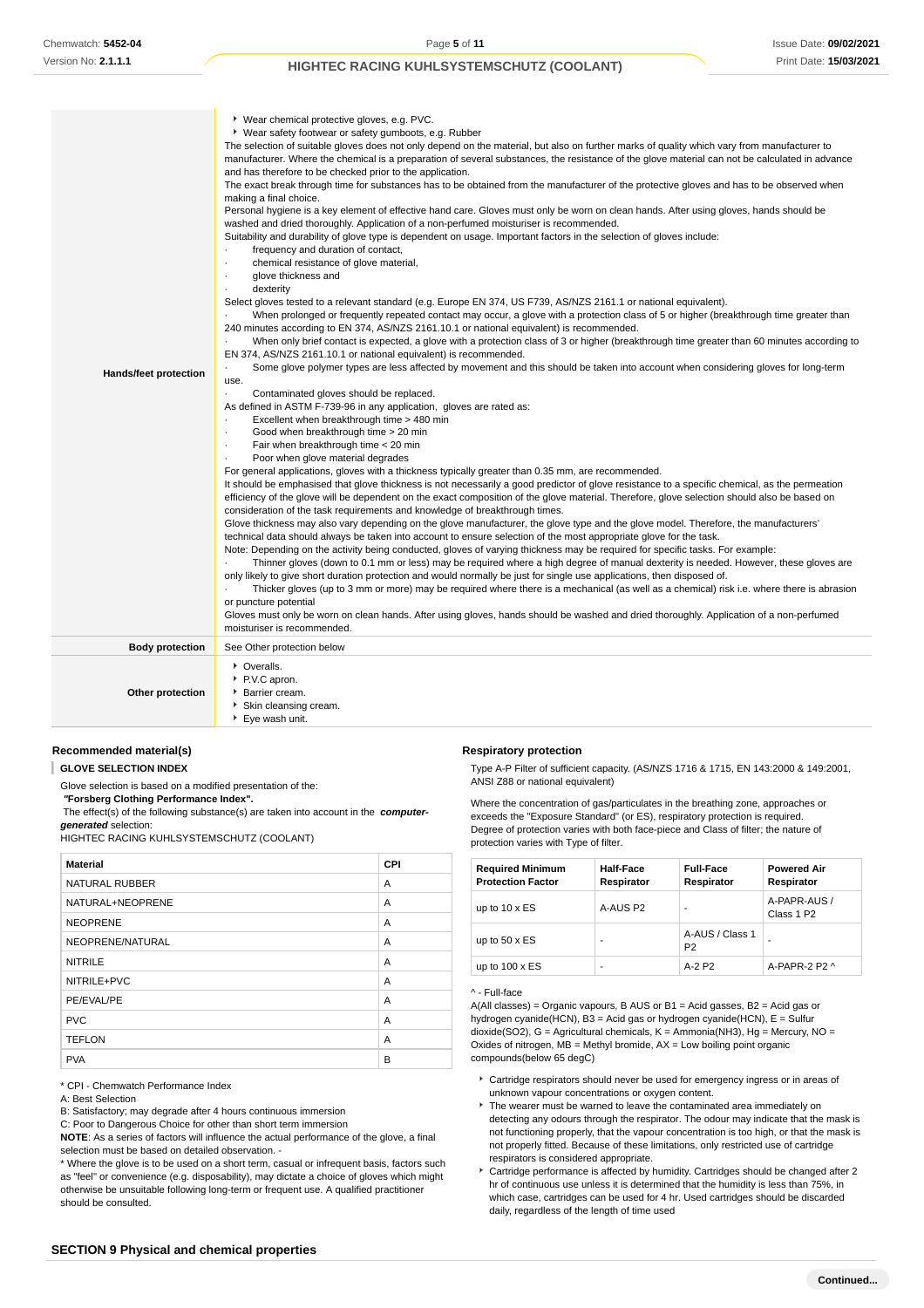# **Information on basic physical and chemical properties**

| Appearance                                      | Light orange liquid with characteristic odour; does not mix with water. |                                            |                       |  |  |
|-------------------------------------------------|-------------------------------------------------------------------------|--------------------------------------------|-----------------------|--|--|
|                                                 |                                                                         |                                            |                       |  |  |
| <b>Physical state</b>                           | Liquid                                                                  | Relative density (Water = $1$ )            | 1.03 @20C             |  |  |
| Odour                                           | Characteristic                                                          | Partition coefficient n-octanol<br>/ water | Not Available         |  |  |
| <b>Odour threshold</b>                          | Not Available                                                           | Auto-ignition temperature (°C)             | >400 (Ignition temp.) |  |  |
| pH (as supplied)                                | $7.5 - 9$                                                               | <b>Decomposition temperature</b>           | Not Available         |  |  |
| Melting point / freezing point<br>(°C)          | $-3$ (pour pt.)                                                         | Viscosity (cSt)                            | Not Available         |  |  |
| Initial boiling point and boiling<br>range (°C) | Not Available                                                           | Molecular weight (g/mol)                   | Not Applicable        |  |  |
| Flash point (°C)                                | >100 (PMCC)                                                             | <b>Taste</b>                               | Not Available         |  |  |
| <b>Evaporation rate</b>                         | Not Available                                                           | <b>Explosive properties</b>                | Not Available         |  |  |
| Flammability                                    | Not Applicable                                                          | <b>Oxidising properties</b>                | Not Available         |  |  |
| Upper Explosive Limit (%)                       | Not Available                                                           | Surface Tension (dyn/cm or<br>mN/m         | Not Available         |  |  |
| Lower Explosive Limit (%)                       | Not Available                                                           | <b>Volatile Component (%vol)</b>           | Not Available         |  |  |
| Vapour pressure (kPa)                           | $< 0.01$ @ 20C                                                          | Gas group                                  | Not Available         |  |  |
| Solubility in water                             | Miscible                                                                | pH as a solution (1%)                      | Not Available         |  |  |
| Vapour density $(Air = 1)$                      | Not Available                                                           | VOC g/L                                    | Not Available         |  |  |

# **SECTION 10 Stability and reactivity**

| Reactivity                                 | See section 7                                                                                                                      |
|--------------------------------------------|------------------------------------------------------------------------------------------------------------------------------------|
| <b>Chemical stability</b>                  | • Unstable in the presence of incompatible materials.<br>Product is considered stable.<br>Hazardous polymerisation will not occur. |
| Possibility of hazardous<br>reactions      | See section 7                                                                                                                      |
| <b>Conditions to avoid</b>                 | See section 7                                                                                                                      |
| Incompatible materials                     | See section 7                                                                                                                      |
| <b>Hazardous decomposition</b><br>products | See section 5                                                                                                                      |

# **SECTION 11 Toxicological information**

## **Information on toxicological effects**

| Inhaled                              | Inhalation of vapours or aerosols (mists, fumes), generated by the material during the course of normal handling, may be damaging to the health<br>of the individual.                                                                                                                                                                                                                                                                                                                                                                                                                                                                                                                                                         |                                                     |  |  |
|--------------------------------------|-------------------------------------------------------------------------------------------------------------------------------------------------------------------------------------------------------------------------------------------------------------------------------------------------------------------------------------------------------------------------------------------------------------------------------------------------------------------------------------------------------------------------------------------------------------------------------------------------------------------------------------------------------------------------------------------------------------------------------|-----------------------------------------------------|--|--|
| Ingestion                            | The material has NOT been classified by EC Directives or other classification systems as "harmful by ingestion". This is because of the lack of<br>corroborating animal or human evidence. The material may still be damaging to the health of the individual, following ingestion, especially where<br>pre-existing organ (e.g liver, kidney) damage is evident. Present definitions of harmful or toxic substances are generally based on doses<br>producing mortality rather than those producing morbidity (disease, ill-health). Gastrointestinal tract discomfort may produce nausea and<br>vomiting. In an occupational setting however, ingestion of insignificant quantities is not thought to be cause for concern. |                                                     |  |  |
| <b>Skin Contact</b>                  | The material may cause skin irritation after prolonged or repeated exposure and may produce a contact dermatitis (nonallergic). This form of<br>dermatitis is often characterised by skin redness (erythema) and swelling epidermis. Histologically there may be intercellular oedema of the<br>spongy layer (spongiosis) and intracellular oedema of the epidermis.<br>Open cuts, abraded or irritated skin should not be exposed to this material<br>Entry into the blood-stream through, for example, cuts, abrasions, puncture wounds or lesions, may produce systemic injury with harmful effects.<br>Examine the skin prior to the use of the material and ensure that any external damage is suitably protected.       |                                                     |  |  |
| Eye                                  | Evidence exists, or practical experience predicts, that the material may cause eye irritation in a substantial number of individuals and/or may<br>produce significant ocular lesions which are present twenty-four hours or more after instillation into the eye(s) of experimental animals.<br>Repeated or prolonged eye contact may cause inflammation characterised by temporary redness (similar to windburn) of the conjunctiva<br>(conjunctivitis); temporary impairment of vision and/or other transient eye damage/ulceration may occur.                                                                                                                                                                             |                                                     |  |  |
| <b>Chronic</b>                       | Limited evidence suggests that repeated or long-term occupational exposure may produce cumulative health effects involving organs or<br>biochemical systems.                                                                                                                                                                                                                                                                                                                                                                                                                                                                                                                                                                  |                                                     |  |  |
| <b>HIGHTEC RACING</b>                | <b>TOXICITY</b><br><b>IRRITATION</b>                                                                                                                                                                                                                                                                                                                                                                                                                                                                                                                                                                                                                                                                                          |                                                     |  |  |
| <b>KUHLSYSTEMSCHUTZ</b><br>(COOLANT) | Not Available                                                                                                                                                                                                                                                                                                                                                                                                                                                                                                                                                                                                                                                                                                                 | Not Available                                       |  |  |
|                                      | <b>TOXICITY</b>                                                                                                                                                                                                                                                                                                                                                                                                                                                                                                                                                                                                                                                                                                               | <b>IRRITATION</b>                                   |  |  |
|                                      | dermal (mouse) LD50: $>3500$ mg/kg <sup>[1]</sup>                                                                                                                                                                                                                                                                                                                                                                                                                                                                                                                                                                                                                                                                             | Eye (rabbit): 100 mg/1h - mild                      |  |  |
|                                      | Oral(Rat) LD50; >2000 mg/kg <sup>[2]</sup>                                                                                                                                                                                                                                                                                                                                                                                                                                                                                                                                                                                                                                                                                    | Eye (rabbit): 12 mg/m3/3D                           |  |  |
| ethylene glycol                      |                                                                                                                                                                                                                                                                                                                                                                                                                                                                                                                                                                                                                                                                                                                               | Eye (rabbit): 1440mg/6h-moderate                    |  |  |
|                                      |                                                                                                                                                                                                                                                                                                                                                                                                                                                                                                                                                                                                                                                                                                                               | Eye (rabbit): 500 mg/24h - mild                     |  |  |
|                                      |                                                                                                                                                                                                                                                                                                                                                                                                                                                                                                                                                                                                                                                                                                                               | Eye: no adverse effect observed (not irritating)[1] |  |  |
|                                      | Skin (rabbit): 555 mg(open)-mild                                                                                                                                                                                                                                                                                                                                                                                                                                                                                                                                                                                                                                                                                              |                                                     |  |  |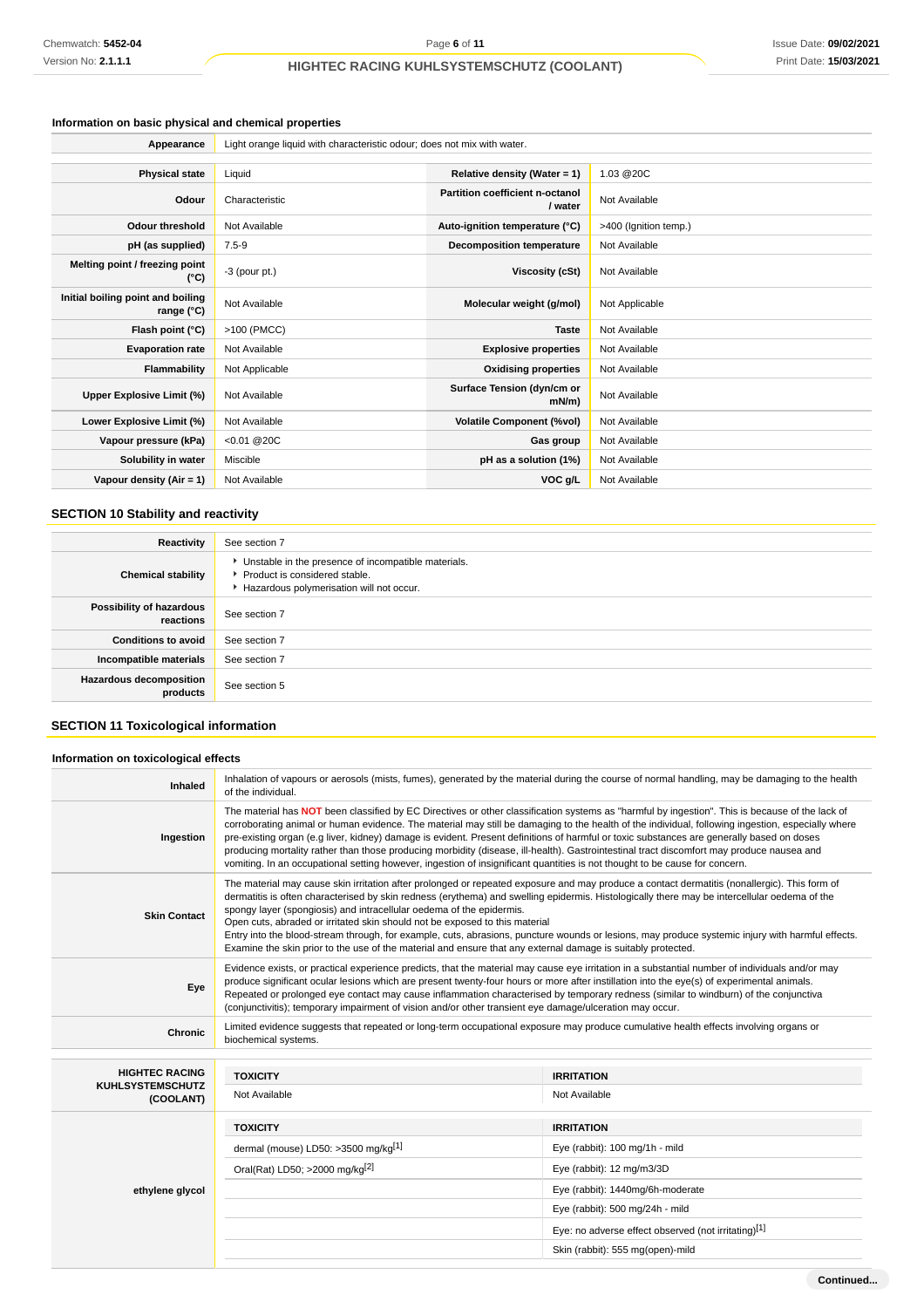|                            |                                                                                                                                                                                                                                                                                                                                                                                                                                                                                                                                                                                                                                                                                                                                                                                                                                                                                                                                                                                                                                                                                                                                                                                                                                                                                                                                                                                                                                                                                                                                                                                                                                                                                                                                                                                                                                                                                                                                                                                                                                                                                                                                                                                                                                                                                                                                                                                                                                                                                                                                                                                                                                                                                                                                                                                                                                                                                                                                                                                                                                                                                                                                                                                                                                                                                                                                                                                                                                                                                                                                                                                                                                                                                                                                                                                                                                                                                                                                                                                                                                                                                                                                                                                                                                                                                                                                                                                                                                                                                                                                                                                                                                                                                                                                                                                                                                                                                                                                                                                                                                                                                                                                                                                                                                                                                                                                                                                                                                                                                                                                                                                                                                                                                                                                                                                                                                                                                                                                                                                                                                                                                                                                                                                                                                                                                                 | Skin: no adverse effect observed (not irritating)[1]                                                                                                                                                                                                                                                                                                                                                                                                                                                                                                                                                                                                                                                                                                                                                                                                                                                                                                                                                                                                                                                                                                                                                                                                                                                                                                                                                                                                                                                                                                                                                                                                                                                                                                                                                                                                                                                                                                                                                                                                                                                                                                                                                                                                                                                                                                                                                                                                                                                                                                                                                                                                                                                                                                                                                                                                                                                                                                                                                                                                            |  |  |
|----------------------------|-------------------------------------------------------------------------------------------------------------------------------------------------------------------------------------------------------------------------------------------------------------------------------------------------------------------------------------------------------------------------------------------------------------------------------------------------------------------------------------------------------------------------------------------------------------------------------------------------------------------------------------------------------------------------------------------------------------------------------------------------------------------------------------------------------------------------------------------------------------------------------------------------------------------------------------------------------------------------------------------------------------------------------------------------------------------------------------------------------------------------------------------------------------------------------------------------------------------------------------------------------------------------------------------------------------------------------------------------------------------------------------------------------------------------------------------------------------------------------------------------------------------------------------------------------------------------------------------------------------------------------------------------------------------------------------------------------------------------------------------------------------------------------------------------------------------------------------------------------------------------------------------------------------------------------------------------------------------------------------------------------------------------------------------------------------------------------------------------------------------------------------------------------------------------------------------------------------------------------------------------------------------------------------------------------------------------------------------------------------------------------------------------------------------------------------------------------------------------------------------------------------------------------------------------------------------------------------------------------------------------------------------------------------------------------------------------------------------------------------------------------------------------------------------------------------------------------------------------------------------------------------------------------------------------------------------------------------------------------------------------------------------------------------------------------------------------------------------------------------------------------------------------------------------------------------------------------------------------------------------------------------------------------------------------------------------------------------------------------------------------------------------------------------------------------------------------------------------------------------------------------------------------------------------------------------------------------------------------------------------------------------------------------------------------------------------------------------------------------------------------------------------------------------------------------------------------------------------------------------------------------------------------------------------------------------------------------------------------------------------------------------------------------------------------------------------------------------------------------------------------------------------------------------------------------------------------------------------------------------------------------------------------------------------------------------------------------------------------------------------------------------------------------------------------------------------------------------------------------------------------------------------------------------------------------------------------------------------------------------------------------------------------------------------------------------------------------------------------------------------------------------------------------------------------------------------------------------------------------------------------------------------------------------------------------------------------------------------------------------------------------------------------------------------------------------------------------------------------------------------------------------------------------------------------------------------------------------------------------------------------------------------------------------------------------------------------------------------------------------------------------------------------------------------------------------------------------------------------------------------------------------------------------------------------------------------------------------------------------------------------------------------------------------------------------------------------------------------------------------------------------------------------------------------------------------------------------------------------------------------------------------------------------------------------------------------------------------------------------------------------------------------------------------------------------------------------------------------------------------------------------------------------------------------------------------------------------------------------------------------------------------------------------------------------|-----------------------------------------------------------------------------------------------------------------------------------------------------------------------------------------------------------------------------------------------------------------------------------------------------------------------------------------------------------------------------------------------------------------------------------------------------------------------------------------------------------------------------------------------------------------------------------------------------------------------------------------------------------------------------------------------------------------------------------------------------------------------------------------------------------------------------------------------------------------------------------------------------------------------------------------------------------------------------------------------------------------------------------------------------------------------------------------------------------------------------------------------------------------------------------------------------------------------------------------------------------------------------------------------------------------------------------------------------------------------------------------------------------------------------------------------------------------------------------------------------------------------------------------------------------------------------------------------------------------------------------------------------------------------------------------------------------------------------------------------------------------------------------------------------------------------------------------------------------------------------------------------------------------------------------------------------------------------------------------------------------------------------------------------------------------------------------------------------------------------------------------------------------------------------------------------------------------------------------------------------------------------------------------------------------------------------------------------------------------------------------------------------------------------------------------------------------------------------------------------------------------------------------------------------------------------------------------------------------------------------------------------------------------------------------------------------------------------------------------------------------------------------------------------------------------------------------------------------------------------------------------------------------------------------------------------------------------------------------------------------------------------------------------------------------------|--|--|
|                            | <b>TOXICITY</b>                                                                                                                                                                                                                                                                                                                                                                                                                                                                                                                                                                                                                                                                                                                                                                                                                                                                                                                                                                                                                                                                                                                                                                                                                                                                                                                                                                                                                                                                                                                                                                                                                                                                                                                                                                                                                                                                                                                                                                                                                                                                                                                                                                                                                                                                                                                                                                                                                                                                                                                                                                                                                                                                                                                                                                                                                                                                                                                                                                                                                                                                                                                                                                                                                                                                                                                                                                                                                                                                                                                                                                                                                                                                                                                                                                                                                                                                                                                                                                                                                                                                                                                                                                                                                                                                                                                                                                                                                                                                                                                                                                                                                                                                                                                                                                                                                                                                                                                                                                                                                                                                                                                                                                                                                                                                                                                                                                                                                                                                                                                                                                                                                                                                                                                                                                                                                                                                                                                                                                                                                                                                                                                                                                                                                                                                                 | <b>IRRITATION</b>                                                                                                                                                                                                                                                                                                                                                                                                                                                                                                                                                                                                                                                                                                                                                                                                                                                                                                                                                                                                                                                                                                                                                                                                                                                                                                                                                                                                                                                                                                                                                                                                                                                                                                                                                                                                                                                                                                                                                                                                                                                                                                                                                                                                                                                                                                                                                                                                                                                                                                                                                                                                                                                                                                                                                                                                                                                                                                                                                                                                                                               |  |  |
| potassium 2-ethylhexanoate | dermal (rat) LD50: >2000 mg/kg[1]                                                                                                                                                                                                                                                                                                                                                                                                                                                                                                                                                                                                                                                                                                                                                                                                                                                                                                                                                                                                                                                                                                                                                                                                                                                                                                                                                                                                                                                                                                                                                                                                                                                                                                                                                                                                                                                                                                                                                                                                                                                                                                                                                                                                                                                                                                                                                                                                                                                                                                                                                                                                                                                                                                                                                                                                                                                                                                                                                                                                                                                                                                                                                                                                                                                                                                                                                                                                                                                                                                                                                                                                                                                                                                                                                                                                                                                                                                                                                                                                                                                                                                                                                                                                                                                                                                                                                                                                                                                                                                                                                                                                                                                                                                                                                                                                                                                                                                                                                                                                                                                                                                                                                                                                                                                                                                                                                                                                                                                                                                                                                                                                                                                                                                                                                                                                                                                                                                                                                                                                                                                                                                                                                                                                                                                               | Not Available                                                                                                                                                                                                                                                                                                                                                                                                                                                                                                                                                                                                                                                                                                                                                                                                                                                                                                                                                                                                                                                                                                                                                                                                                                                                                                                                                                                                                                                                                                                                                                                                                                                                                                                                                                                                                                                                                                                                                                                                                                                                                                                                                                                                                                                                                                                                                                                                                                                                                                                                                                                                                                                                                                                                                                                                                                                                                                                                                                                                                                                   |  |  |
|                            | Oral(Rat) LD50; 2043 mg/kg[1]                                                                                                                                                                                                                                                                                                                                                                                                                                                                                                                                                                                                                                                                                                                                                                                                                                                                                                                                                                                                                                                                                                                                                                                                                                                                                                                                                                                                                                                                                                                                                                                                                                                                                                                                                                                                                                                                                                                                                                                                                                                                                                                                                                                                                                                                                                                                                                                                                                                                                                                                                                                                                                                                                                                                                                                                                                                                                                                                                                                                                                                                                                                                                                                                                                                                                                                                                                                                                                                                                                                                                                                                                                                                                                                                                                                                                                                                                                                                                                                                                                                                                                                                                                                                                                                                                                                                                                                                                                                                                                                                                                                                                                                                                                                                                                                                                                                                                                                                                                                                                                                                                                                                                                                                                                                                                                                                                                                                                                                                                                                                                                                                                                                                                                                                                                                                                                                                                                                                                                                                                                                                                                                                                                                                                                                                   |                                                                                                                                                                                                                                                                                                                                                                                                                                                                                                                                                                                                                                                                                                                                                                                                                                                                                                                                                                                                                                                                                                                                                                                                                                                                                                                                                                                                                                                                                                                                                                                                                                                                                                                                                                                                                                                                                                                                                                                                                                                                                                                                                                                                                                                                                                                                                                                                                                                                                                                                                                                                                                                                                                                                                                                                                                                                                                                                                                                                                                                                 |  |  |
| Legend:                    | 1. Value obtained from Europe ECHA Registered Substances - Acute toxicity 2.* Value obtained from manufacturer's SDS. Unless otherwise<br>specified data extracted from RTECS - Register of Toxic Effect of chemical Substances                                                                                                                                                                                                                                                                                                                                                                                                                                                                                                                                                                                                                                                                                                                                                                                                                                                                                                                                                                                                                                                                                                                                                                                                                                                                                                                                                                                                                                                                                                                                                                                                                                                                                                                                                                                                                                                                                                                                                                                                                                                                                                                                                                                                                                                                                                                                                                                                                                                                                                                                                                                                                                                                                                                                                                                                                                                                                                                                                                                                                                                                                                                                                                                                                                                                                                                                                                                                                                                                                                                                                                                                                                                                                                                                                                                                                                                                                                                                                                                                                                                                                                                                                                                                                                                                                                                                                                                                                                                                                                                                                                                                                                                                                                                                                                                                                                                                                                                                                                                                                                                                                                                                                                                                                                                                                                                                                                                                                                                                                                                                                                                                                                                                                                                                                                                                                                                                                                                                                                                                                                                                 |                                                                                                                                                                                                                                                                                                                                                                                                                                                                                                                                                                                                                                                                                                                                                                                                                                                                                                                                                                                                                                                                                                                                                                                                                                                                                                                                                                                                                                                                                                                                                                                                                                                                                                                                                                                                                                                                                                                                                                                                                                                                                                                                                                                                                                                                                                                                                                                                                                                                                                                                                                                                                                                                                                                                                                                                                                                                                                                                                                                                                                                                 |  |  |
|                            |                                                                                                                                                                                                                                                                                                                                                                                                                                                                                                                                                                                                                                                                                                                                                                                                                                                                                                                                                                                                                                                                                                                                                                                                                                                                                                                                                                                                                                                                                                                                                                                                                                                                                                                                                                                                                                                                                                                                                                                                                                                                                                                                                                                                                                                                                                                                                                                                                                                                                                                                                                                                                                                                                                                                                                                                                                                                                                                                                                                                                                                                                                                                                                                                                                                                                                                                                                                                                                                                                                                                                                                                                                                                                                                                                                                                                                                                                                                                                                                                                                                                                                                                                                                                                                                                                                                                                                                                                                                                                                                                                                                                                                                                                                                                                                                                                                                                                                                                                                                                                                                                                                                                                                                                                                                                                                                                                                                                                                                                                                                                                                                                                                                                                                                                                                                                                                                                                                                                                                                                                                                                                                                                                                                                                                                                                                 |                                                                                                                                                                                                                                                                                                                                                                                                                                                                                                                                                                                                                                                                                                                                                                                                                                                                                                                                                                                                                                                                                                                                                                                                                                                                                                                                                                                                                                                                                                                                                                                                                                                                                                                                                                                                                                                                                                                                                                                                                                                                                                                                                                                                                                                                                                                                                                                                                                                                                                                                                                                                                                                                                                                                                                                                                                                                                                                                                                                                                                                                 |  |  |
| <b>ETHYLENE GLYCOL</b>     | For ethylene glycol:<br>Ethylene glycol is quickly and extensively absorbed through the gastrointestinal tract. Limited information suggests that it is also absorbed<br>through the respiratory tract; dermal absorption is apparently slow. Following absorption, ethylene glycol is distributed throughout the body<br>according to total body water. In most mammalian species, including humans, ethylene glycol is initially metabolised by alcohol.<br>dehydrogenase to form glycolaldehyde, which is rapidly converted to glycolic acid and glyoxal by aldehyde oxidase and aldehyde<br>dehydrogenase. These metabolites are oxidised to glyoxylate; glyoxylate may be further metabolised to formic acid, oxalic acid, and glycine.<br>Breakdown of both glycine and formic acid can generate CO2, which is one of the major elimination products of ethylene glycol. In addition to<br>exhaled CO2, ethylene glycol is eliminated in the urine as both the parent compound and glycolic acid. Elimination of ethylene glycol from the<br>plasma in both humans and laboratory animals is rapid after oral exposure; elimination half-lives are in the range of 1-4 hours in most species<br>tested.<br>Respiratory Effects. Respiratory system involvement occurs 12-24 hours after ingestion of sufficient amounts of ethylene glycol and is<br>considered to be part of a second stage in ethylene glycol poisoning The symptoms include hyperventilation, shallow rapid breathing, and<br>generalized pulmonary edema with calcium oxalate crystals occasionally present in the lung parenchyma. Respiratory system involvement<br>adult respiratory distress syndrome (ARDS) may characterise the second stage of ethylene glycol poisoning Pulmonary oedema can be<br>secondary to cardiac failure, ARDS, or aspiration of gastric contents. Symptoms related to acidosis such as hyperpnea and tachypnea are<br>frequently observed; however, major respiratory morbidities such as pulmonary edema and bronchopneumonia are relatively rare and usually<br>only observed with extreme poisoning (e.g., in only 5 of 36 severely poisoned cases).<br>second phase of oral ethylene glycol poisoning, which is 12-24 hours after acute exposure. The symptoms of cardiac involvement include<br>tachycardia, ventricular gallop and cardiac enlargement. Ingestion of ethylene glycol may also cause hypertension or hypotension, which may<br>progress to cardiogenic shock. Myocarditis has been observed at autopsy in cases of people who died following acute ingestion of ethylene<br>glycol. As in the case of respiratory effects, cardiovascular involvement occurs with ingestion of relatively high doses of ethylene glycol.<br>that acute exposure to high levels of ethylene glycol can cause serious cardiovascular effects in humans. The effects of a long-term, low-dose<br>exposure are unknown.<br>attributed to mild colonic ischaemia; severe abdominal pain secondary to colonic stricture and perforation developed 3 months after ingestion,<br>and histology of the resected colon showed birefringent crystals highly suggestive of oxalate deposition.<br>and myalgias associated with elevated serum creatinine phosphokinase levels, and myoclonic jerks and tetanic contractions associated with<br>hypocalcaemia.<br>autopsy in cases of people who died following acute ingestion of ethylene glycol.<br>renal tubules and their presence in urine after ingestion of relatively high amounts of ethylene glycol. Other signs of nephrotoxicity can include<br>tubular cell degeneration and necrosis and tubular interstitial inflammation. If untreated, the degree of renal damage caused by high doses of<br>ethylene glycol progresses and leads to haematuria, proteinuria, decreased renal function, oliguria, anuria, and ultimately renal failure. These<br>Metabolic Effects. One of the major adverse effects following acute oral exposure of humans to ethylene glycol involves metabolic changes.<br>These changes occur as early as 12 hours after ethylene glycol exposure. Ethylene glycol intoxication is accompanied by metabolic acidosis<br>Serum anion gap is calculated from concentrations of sodium, chloride, and bicarbonate, is normally 12-16 mM, and is typically elevated after<br>ethylene glycol ingestion due to increases in unmeasured metabolite anions (mainly glycolate).<br>early neurotoxic effects are also the only symptoms attributed to unmetabolised ethylene glycol. Together with metabolic changes, they occur<br>calcium oxalate in the walls of small blood vessels in the brain were found at autopsy in people who died after acute ethylene glycol ingestion.<br>Effects on cranial nerves appear late (generally 5-20 days post-ingestion), are relatively rare, and according to some investigators constitute a<br>of the facial and bulbar nerves and are reversible over many months.<br>Reproductive Effects: Reproductive function after intermediate-duration oral exposure to ethylene glycol has been tested in three multi-<br>generation studies (one in rats and two in mice) and several shorter studies (15-20 days in rats and mice). In these studies, effects on fertility,<br>foetal viability, and male reproductive organs were observed in mice, while the only effect in rats was an increase in gestational duration.<br>rabbits. Available studies indicate that malformations, especially skeletal malformations occur in both mice and rats exposed during gestation;<br>mice are apparently more sensitive to the developmental effects of ethylene glycol. Other evidence of embyrotoxicity in laboratory animals<br>exposed to ethylene glycol exposure includes reduction in foetal body weight.<br>Cancer: No studies were located regarding cancer effects in humans or animals after dermal exposure to ethylene glycol.<br>Genotoxic Effects: Studies in humans have not addressed the genotoxic effects of ethylene glycol. However, available in vivo and in<br><i>vitro</i> laboratory studies provide consistently negative genotoxicity results for ethylene glycol.<br>No significant acute toxicological data identified in literature search. | [Estimated Lethal Dose (human) 100 ml; RTECS quoted by Orica] Substance is reproductive effector in rats (birth defects). Mutagenic to rat cells.<br>appears to be dose-dependent and occurs concomitantly with cardiovascular changes. Pulmonary infiltrates and other changes compatible with<br>Cardiovascular Effects. Cardiovascular system involvement in humans occurs at the same time as respiratory system involvement, during the<br>Nevertheless, circulatory disturbances are a rare occurrence, having been reported in only 8 of 36 severely poisoned cases. Therefore, it appears<br>Gastrointestinal Effects. Nausea, vomiting with or without blood, pyrosis, and abdominal cramping and pain are common early effects of acute<br>ethylene glycol ingestion. Acute effects of ethylene glycol ingestion in one patient included intermittent diarrhea and abdominal pain, which were<br>Musculoskeletal Effects. Reported musculoskeletal effects in cases of acute ethylene glycol poisoning have included diffuse muscle tenderness<br>Hepatic Effects. Central hydropic or fatty degeneration, parenchymal necrosis, and calcium oxalate crystals in the liver have been observed at<br>Renal Effects. Adverse renal effects after ethylene glycol ingestion in humans can be observed during the third stage of ethylene glycol toxicity<br>24-72 hours after acute exposure. The hallmark of renal toxicity is the presence of birefringent calcium oxalate monohydrate crystals deposited in<br>changes in the kidney are linked to acute tubular necrosis but normal or near normal renal function can return with adequate supportive therapy.<br>which is manifested by decreased pH and bicarbonate content of serum and other bodily fluids caused by accumulation of excess glycolic acid.<br>Other characteristic metabolic effects of ethylene glycol poisoning are increased serum anion gap, increased osmolal gap, and hypocalcaemia.<br>Neurological Effects: Adverse neurological reactions are among the first symptoms to appear in humans after ethylene glycol ingestion. These<br>during the period of 30 minutes to 12 hours after exposure and are considered to be part of the first stage in ethylene glycol intoxication. In cases<br>of acute intoxication, in which a large amount of ethylene glycol is ingested over a very short time period, there is a progression of neurological<br>manifestations which, if not treated, may lead to generalized seizures and coma. Ataxia, slurred speech, confusion, and somnolence are common<br>during the initial phase of ethylene glycol intoxication as are irritation, restlessness, and disorientation. Cerebral edema and crystalline deposits of<br>fourth, late cerebral phase in ethylene glycol intoxication. Clinical manifestations of the cranial neuropathy commonly involve lower motor neurons<br>Developmental Effects: The developmental toxicity of ethylene glycol has been assessed in several acute-duration studies using mice, rats, and |  |  |
| <b>POTASSIUM</b>           | For aliphatic fatty acids (and salts)<br>Acute oral (gavage) toxicity:<br>The acute oral LD50 values in rats for both were greater than >2000 mg/kg bw Clinical signs were generally associated with poor condition                                                                                                                                                                                                                                                                                                                                                                                                                                                                                                                                                                                                                                                                                                                                                                                                                                                                                                                                                                                                                                                                                                                                                                                                                                                                                                                                                                                                                                                                                                                                                                                                                                                                                                                                                                                                                                                                                                                                                                                                                                                                                                                                                                                                                                                                                                                                                                                                                                                                                                                                                                                                                                                                                                                                                                                                                                                                                                                                                                                                                                                                                                                                                                                                                                                                                                                                                                                                                                                                                                                                                                                                                                                                                                                                                                                                                                                                                                                                                                                                                                                                                                                                                                                                                                                                                                                                                                                                                                                                                                                                                                                                                                                                                                                                                                                                                                                                                                                                                                                                                                                                                                                                                                                                                                                                                                                                                                                                                                                                                                                                                                                                                                                                                                                                                                                                                                                                                                                                                                                                                                                                             |                                                                                                                                                                                                                                                                                                                                                                                                                                                                                                                                                                                                                                                                                                                                                                                                                                                                                                                                                                                                                                                                                                                                                                                                                                                                                                                                                                                                                                                                                                                                                                                                                                                                                                                                                                                                                                                                                                                                                                                                                                                                                                                                                                                                                                                                                                                                                                                                                                                                                                                                                                                                                                                                                                                                                                                                                                                                                                                                                                                                                                                                 |  |  |
| 2-ETHYLHEXANOATE           |                                                                                                                                                                                                                                                                                                                                                                                                                                                                                                                                                                                                                                                                                                                                                                                                                                                                                                                                                                                                                                                                                                                                                                                                                                                                                                                                                                                                                                                                                                                                                                                                                                                                                                                                                                                                                                                                                                                                                                                                                                                                                                                                                                                                                                                                                                                                                                                                                                                                                                                                                                                                                                                                                                                                                                                                                                                                                                                                                                                                                                                                                                                                                                                                                                                                                                                                                                                                                                                                                                                                                                                                                                                                                                                                                                                                                                                                                                                                                                                                                                                                                                                                                                                                                                                                                                                                                                                                                                                                                                                                                                                                                                                                                                                                                                                                                                                                                                                                                                                                                                                                                                                                                                                                                                                                                                                                                                                                                                                                                                                                                                                                                                                                                                                                                                                                                                                                                                                                                                                                                                                                                                                                                                                                                                                                                                 | following administration of high doses (salivation, diarrhoea, staining, piloerection and lethargy). There were no adverse effects on body weight                                                                                                                                                                                                                                                                                                                                                                                                                                                                                                                                                                                                                                                                                                                                                                                                                                                                                                                                                                                                                                                                                                                                                                                                                                                                                                                                                                                                                                                                                                                                                                                                                                                                                                                                                                                                                                                                                                                                                                                                                                                                                                                                                                                                                                                                                                                                                                                                                                                                                                                                                                                                                                                                                                                                                                                                                                                                                                               |  |  |

in any study In some studies, excess test substance and/or irritation in the gastrointestinal tract was observed at necropsy. Skin and eye irritation potential, with a few stated exceptions, is chain length dependent and decreases with increasing chain length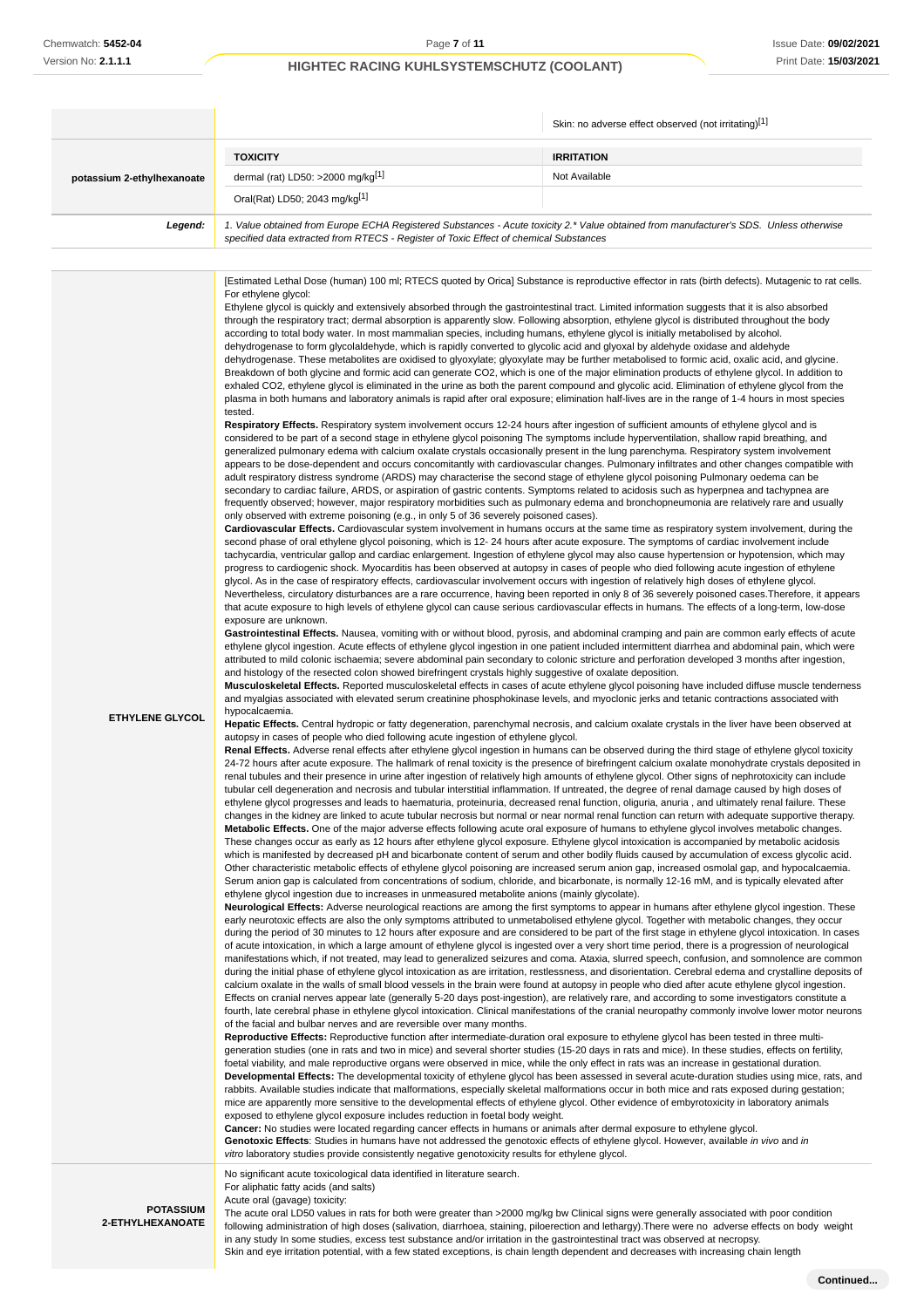According to several OECD test regimes the animal skin irritation studies indicate that the C6-10 aliphatic acids are severely irritating or corrosive, while the C12 aliphatic acid is irritating, and the C14-22 aliphatic acids generally are not irritating or mildly irritating. Human skin irritation studies using more realistic exposures (30-minute,1-hour or 24-hours) indicate that the aliphatic acids have sufficient, good or very good skin compatibility. Animal eye irritation studies indicate that among the aliphatic acids, the C8-12 aliphatic acids are irritating to the eye while the C14-22 aliphatic acids are not irritating.

Eye irritation potential of the ammonium salts does not follow chain length dependence; the C18 ammonium salts are corrosive to the eyes. Dermal absorption:

The in vitro penetration of C10, C12, C14, C16 and C18 fatty acids (as sodium salt solutions) through rat skin decreases with increasing chain length. At 86.73 ug C16/cm2 and 91.84 ug C18/cm2, about 0.23% and less than 0.1% of the C16 and C18 soap solutions is absorbed after 24 h exposure, respectively.

Sensitisation:

No sensitisation data were located.

Repeat dose toxicity:

Repeated dose oral (gavage or diet) exposure to aliphatic acids did not result in systemic toxicity with NOAELs greater than the limit dose of 1000 mg/kg bw. .

Mutagenicity

Aliphatic acids do not appear to be mutagenic or clastogenic in vitro or in vivo

**Carcinogenicity** 

No data were located for carcinogenicity of aliphatic fatty acids.

Reproductive toxicity

No effects on fertility or on reproductive organs, or developmental effects were observed in studies on aliphatic acids and the NOAELs correspond to the maximum dose tested. The weight of evidence supports the lack of reproductive and developmental toxicity potential of the aliphatic acids category.

Given the large number of substances in this category, their closely related chemical structure, expected trends in physical chemical properties, and similarity of toxicokinetic properties, both mammalian and aquatic endpoints were filled using read-across to the closest structural analogue, and selecting the most conservative supporting substance effect level.

Structure-activity relationships are not evident for the mammalian toxicity endpoints.That is, the low mammalian toxicity of this category of substances limits the ability to discern structural effects on biological activity. Regardless, the closest structural analogue with the most conservative effect value was selected for read across. Irritation is observed for chain lengths up to a cut-off" at or near 12 carbons). Metabolism:

The aliphatic acids share a common degradation pathway in which they are metabolized to acetyl-CoA or other key metabolites in all living systems. Common biological pathways result in structurally similar breakdown products, and are, together with the physico-chemical properties, responsible for similar environmental behavior and essentially identical hazard profiles with regard to human health.

Differences in metabolism or biodegradability of even and odd numbered carbon chain compounds or saturated/ unsaturated compounds are not expected; even-and odd-numbered carbon chain compounds, and the saturated and unsaturated compounds are naturally occurring and are expected to be metabolized and biodegraded in the same manner.

The acid and alkali salt forms of the homologous aliphatic acid are expected to have many similar physicochemical and toxicological properties when they become bioavailable; therefore,data read across is used for those instances where data are available for the acid form but not the salt, and vice versa. In the gastrointestinal tract, acids and bases are absorbed in the undissociated (non-ionised) form by simple diffusion or by facilitated diffusion. It is expected that both the acids and the salts will be present in (or converted to) the acid form in the stomach. This means that for both aliphatic acid or aliphatic acid salt,the same compounds eventually enter the small intestine, where equilibrium, as a result of increased pH, will shift towards dissociation (ionised form).

Hence, the situation will be similar for compounds originating from acids and therefore no differences in uptake are anticipated Note that the saturation or unsaturation level is not a factor in the toxicity of these substances and is not a critical component of the read across process..

### Toxicokinetics:

The turnover of the [14C] surfactants in the rat showed that there was no significant difference in the rate or route of excretion of 14C given by intraperitoneal or subcutaneous administration. The main route of excretion was as 14CO2 in the expired air at 6 h after administration. The remaining material was incorporated in the body. Longer fatty acid chains are more readily incorporated than shorter chains. At ca. 1.55 and 1.64 mg/kg bw, 71% of the C16:0 and 56% of the C18:0 was incorporated and 21% and 38% was excreted as 14CO2, respectively.

Glycidyl fatty acid esters (GEs), one of the main contaminants in processed oils, are mainly formed during the deodorisation step in the refining process of edible oils and therefore occur in almost all refined edible oils. GEs are potential carcinogens, due to the fact that they readily hydrolyze into the free form glycidol in the gastrointestinal tract, which has been found to induce tumours in various rat tissues. Therefore, significant effort has been devoted to inhibit and eliminate the formation of GEs

GEs contain a common terminal epoxide group but exhibit different fatty acid compositions. This class of compounds has been reported in edible oils after overestimation of 3-monochloropropane-1,2-diol (3-MCPD) fatty acid esters analysed by an indirect method , 3-MCPD esters have been studied as food processing contaminants and are found in various food types and food ingredients, particularly in refined edible oils. 3-Monochloropropane-1,2-diol (3-MCPD) and 2-monochloropropane-1,3-diol (2-MCPD) are chlorinated derivatives of glycerol (1,2,3-

propanetriol). 3- and 2-MCPD and their fatty acid esters are among non-volatile chloropropanols, Glycidol is associated with the formation and decomposition of 3- and 2-MCPD. It forms monoesters with fatty acids (GE) during the refining of vegetable oils. Chloropropanols are formed in HVP during the hydrochloric acid-mediated hydrolysis step of the manufacturing process. In food production, chloropropanols form from the reaction of endogenous or added chloride with glycerol or acylglycerol.

Although harmful effects on humans and animals have not been demonstrated, the corresponding hydrolysates, 3-MCPD and glycidol, have been identified as rodent genotoxic carcinogens, ultimately resulting in the formation of kidney tumours (3-MCPD) and tumours at other tissue sites (glycidol). Therefore, 3-MCPD and glycidol have been categorised as ''possible human carcinogens'' (group 2B) and "probably carcinogenic to humans'' (group 2A), respectively, by the International Agency for Research on Cancer (IARC).

Diacylglyceride (DAG) based oils produced by one company were banned from the global market due to "high levels" of GEs. Several reports have also suggested that a bidirectional transformation process may occur not only between glycidol and 3-MCPD but also their esterified forms in the presence of chloride ions. The transformation rate of glycidol to 3-MCPD was higher than that of 3-MCPD to glycidol under acidic conditions in the presence of chloride ion.

Precursors of GEs in refined oils have been identified as partial acylglycerols, that is, DAGs and monoacylglycerides (MAGs); however, whether they also originate from triacylglycerides (TAGs) is still a topic of controversial debates. Several authors noted that pure TAGs were stable during heat treatment (such as 235 deg C) for 3 h and were therefore not involved in the formation of GEs. However, experimental results have shown that small amounts of GEs are present in a heat-treated oil model consisting of almost 100% TAGs. The formation of GEs from TAGs can be attributed to the pyrolysis of TAGs to DAGs and MAGs. In contrast, 3-MCPD esters in refined oils can be obtained from TAG . Presently, the mechanism for the formation of GE intermediates and the relationship between GEs and 3-MCPD esters are still unknown.

Fatty acid salts are of low acute toxicity. Their skin and eye irritation potential is chain length dependent and decreases with increasing chain length - they are poorly absorbed through the skin nor are they skin sensitisers. The available repeated dose toxicity data demonstrate the low toxicity of the fatty acids and their salts. Also, they are not considered to be mutagenic, genotoxic or carcinogenic, and are not reproductive or developmental toxicants. Accidental ingestion of fatty acid salt containing detergent products is not expected to result in any significant adverse health effects. This assessment is based on toxicological data demonstrating the low acute oral toxicity of fatty acid salts and the fact that not a single fatality has been reported in the UK following accidental ingestion of detergents containing fatty acid salts. Also in a report published by the German Federal Institute for Health Protection of Consumers and Veterinary Medicine, detergent products were not mentioned as dangerous products with a high incidence if poisoning. The estimated total human exposure to fatty acid salts, from the different exposure scenarios for the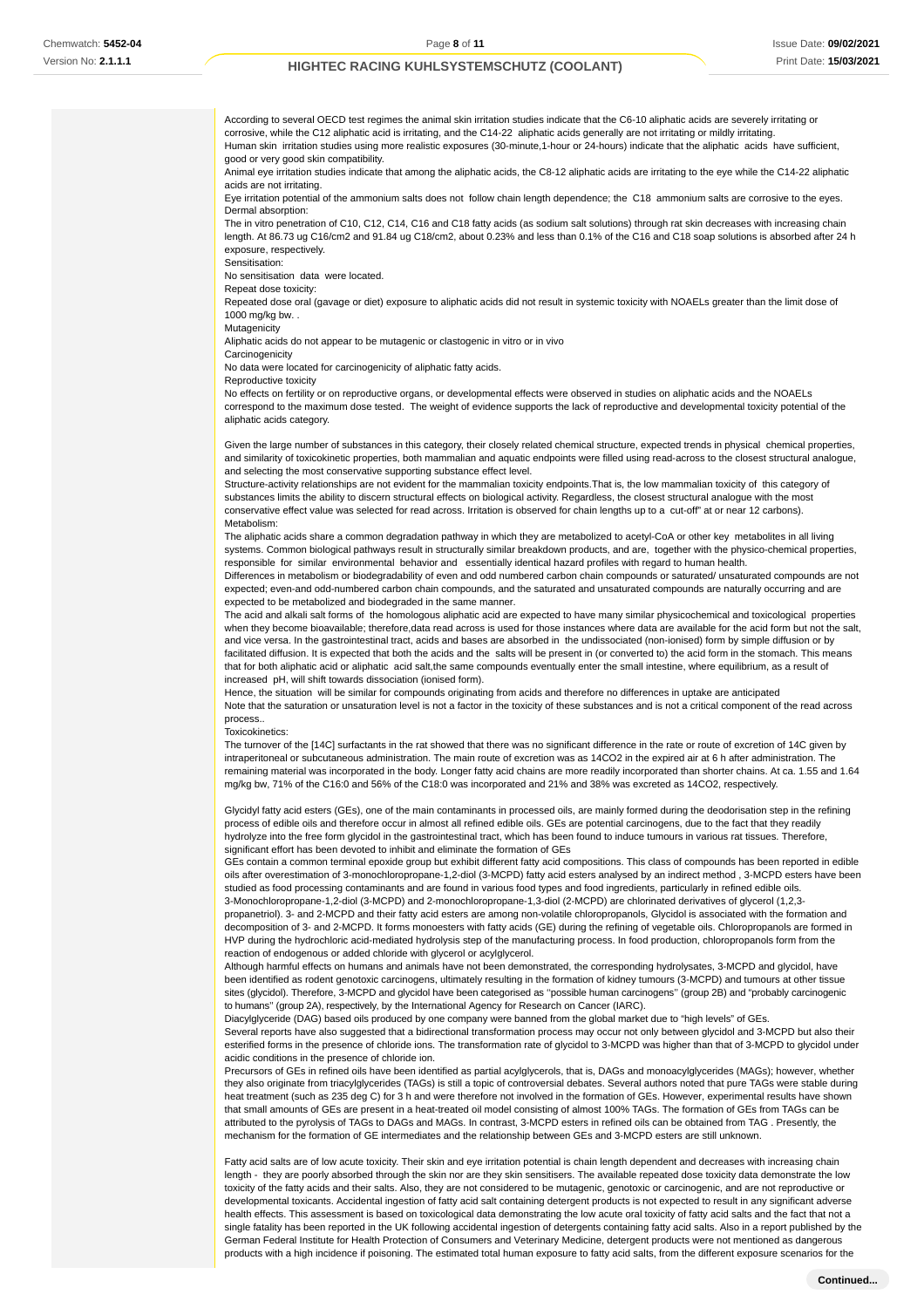handling and use of detergent products containing fatty acid salts, showed a margin of exposure (MOE) of 258,620. This extremely large MOE is large enough to be reassuring with regard to the relatively small variability of the hazard data on which it is based. Also, in the UK, the recommended dietary fatty acid intake by the Department of Health is about 100 g of fatty acids per day or 1.7 g (1700 mg) of fatty acids per kilogram body weight per day. This exposure is several orders of magnitude above that resulting from exposure to fatty acid salts in household cleaning products. Based on the available data, the use of fatty acid salts in household detergent and cleaning products does not raise any safety concerns with regard to consumer

| <b>Acute Toxicity</b>                       | ×            | Carcinogenicity                 | ×                                                                                                                                             |
|---------------------------------------------|--------------|---------------------------------|-----------------------------------------------------------------------------------------------------------------------------------------------|
| <b>Skin Irritation/Corrosion</b>            | ×            | Reproductivity                  | ×                                                                                                                                             |
| <b>Serious Eye Damage/Irritation</b>        | $\checkmark$ | <b>STOT - Single Exposure</b>   | ×                                                                                                                                             |
| <b>Respiratory or Skin</b><br>sensitisation | ×            | <b>STOT - Repeated Exposure</b> | ×                                                                                                                                             |
| <b>Mutagenicity</b>                         | ×            | <b>Aspiration Hazard</b>        | ×                                                                                                                                             |
|                                             |              | Legend:                         | $\blacktriangleright$ - Data either not available or does not fill the criteria for classification<br>- Data available to make classification |

### **SECTION 12 Ecological information**

### **Toxicity HIGHTEC RACING KUHLSYSTEMSCHUTZ (COOLANT) Endpoint Test Duration (hr) Species Value Source** Not Not Not Not Available Not Available Not Available Not Available Not Available Not Available Not Ava Available Not Available **ethylene glycol Endpoint Test Duration (hr) Species Value Source**  $EC50$  48  $\qquad$  2 LC50 96 Fish >10000mg/l 1 EC50(ECx) Not Available Algae or other aquatic plants 65007500mg/l 1 EC50 96 BEC50 96 Algae or other aquatic plants 650013000mg/l 1 **potassium 2-ethylhexanoate Endpoint Test Duration (hr) Species Value Source** EC50 48 Crustacea Crustacea 85.4mg/l 2  $\sim$  LC50 96 96 Fish  $\sim$  Fish  $\sim$  2100mg/l 2 EC50 72 Algae or other aquatic plants 49.3mg/l 2 NOEC(ECx) 504 Crustacea 2008 Crustacea 2008 18mg/l 2 **Legend:** Extracted from 1. IUCLID Toxicity Data 2. Europe ECHA Registered Substances - Ecotoxicological Information - Aquatic Toxicity 3. EPIWIN Suite V3.12 (QSAR) - Aquatic Toxicity Data (Estimated) 4. US EPA, Ecotox database - Aquatic Toxicity Data 5. ECETOC Aquatic Hazard Assessment Data 6. NITE (Japan) - Bioconcentration Data 7. METI (Japan) - Bioconcentration Data 8. Vendor Data

## **DO NOT** discharge into sewer or waterways.

### **Persistence and degradability**

| Ingredient                       | Persistence: Water/Soil     | Persistence: Air              |
|----------------------------------|-----------------------------|-------------------------------|
| ethylene glycol                  | LOW (Half-life $= 24$ days) | LOW (Half-life $=$ 3.46 days) |
| <b>Bioaccumulative potential</b> |                             |                               |
| Ingredient                       | <b>Bioaccumulation</b>      |                               |

| $\cdot$          |                    |
|------------------|--------------------|
| ethylene glycol  | LOW (BCF = $200$ ) |
|                  |                    |
| Mobility in soil |                    |
| Ingredient       | <b>Mobility</b>    |
| ethylene glycol  | $HIGH (KOC = 1)$   |
|                  |                    |

### **SECTION 13 Disposal considerations**

| Waste treatment methods      |                                                                                                                                                                                                                                                                                                                                                                                                                                                                                                                                                                                                      |
|------------------------------|------------------------------------------------------------------------------------------------------------------------------------------------------------------------------------------------------------------------------------------------------------------------------------------------------------------------------------------------------------------------------------------------------------------------------------------------------------------------------------------------------------------------------------------------------------------------------------------------------|
| Product / Packaging disposal | DO NOT allow wash water from cleaning or process equipment to enter drains.<br>It may be necessary to collect all wash water for treatment before disposal.<br>In all cases disposal to sewer may be subject to local laws and regulations and these should be considered first.<br>Where in doubt contact the responsible authority.<br>Recycle wherever possible or consult manufacturer for recycling options.<br>Consult State Land Waste Authority for disposal.<br>Bury or incinerate residue at an approved site.<br>Recycle containers if possible, or dispose of in an authorised landfill. |

### **SECTION 14 Transport information**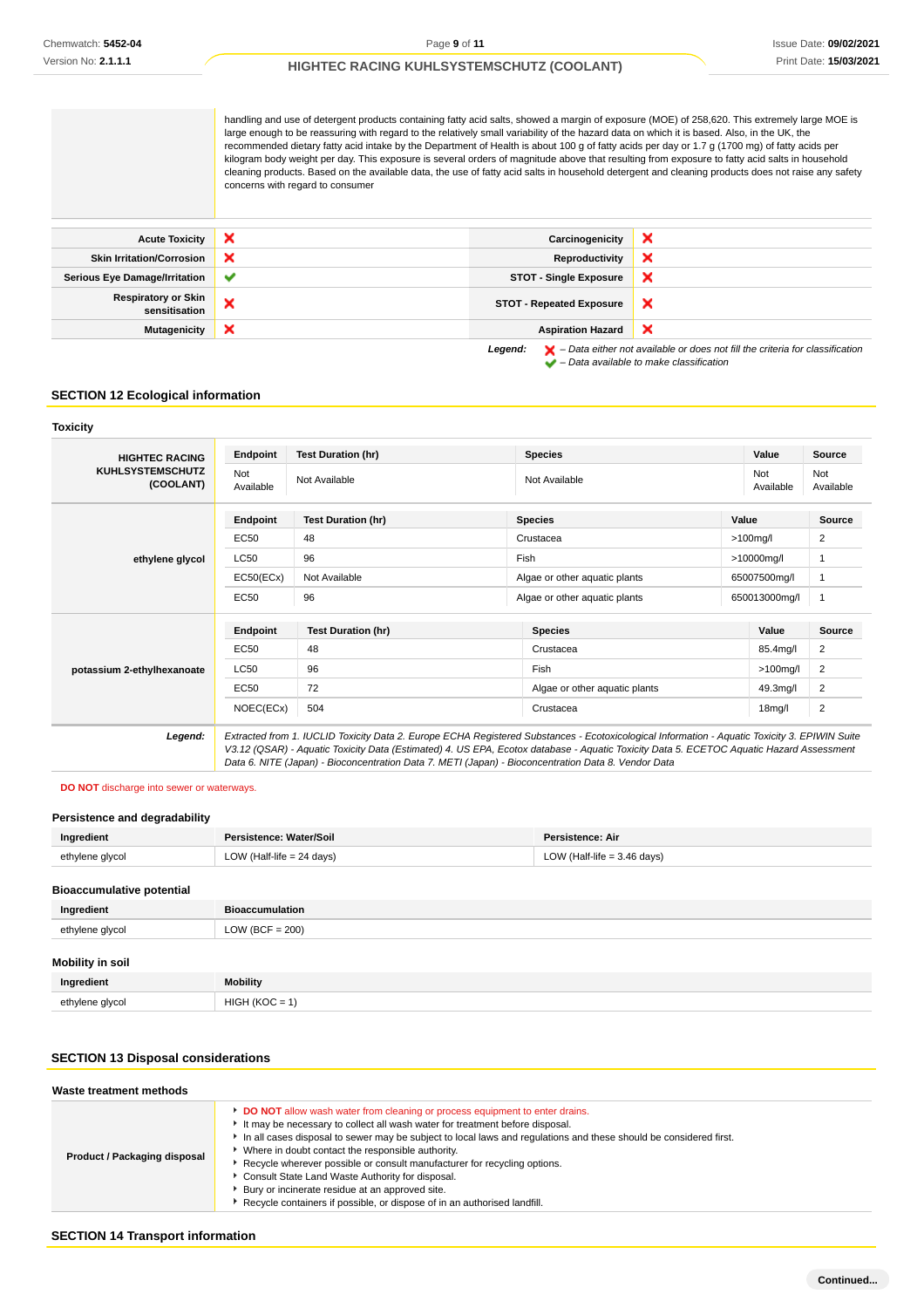### **Labels Required**

| -- | <b>NO</b>               |
|----|-------------------------|
|    | ∖l∩t<br>Annlicable<br>v |

# **Land transport (ADG): NOT REGULATED FOR TRANSPORT OF DANGEROUS GOODS**

## **Air transport (ICAO-IATA / DGR): NOT REGULATED FOR TRANSPORT OF DANGEROUS GOODS**

# **Sea transport (IMDG-Code / GGVSee): NOT REGULATED FOR TRANSPORT OF DANGEROUS GOODS**

**Transport in bulk according to Annex II of MARPOL and the IBC code**

Not Applicable

### **Transport in bulk in accordance with MARPOL Annex V and the IMSBC Code**

| <b>Product name</b>        | Group         |
|----------------------------|---------------|
| ethylene glycol            | Not Available |
| potassium 2-ethylhexanoate | Not Available |

### **Transport in bulk in accordance with the ICG Code**

| <b>Product name</b>        | <b>Ship Type</b> |
|----------------------------|------------------|
| ethylene glycol            | Not Available    |
| potassium 2-ethylhexanoate | Not Available    |

Schedule 6

Australia Standard for the Uniform Scheduling of Medicines and Poisons (SUSMP) -

Australian Inventory of Industrial Chemicals (AIIC) Chemical Footprint Project - Chemicals of High Concern List

### **SECTION 15 Regulatory information**

# **Safety, health and environmental regulations / legislation specific for the substance or mixture**

### **ethylene glycol is found on the following regulatory lists**

Australia Hazardous Chemical Information System (HCIS) - Hazardous Chemicals Australia Standard for the Uniform Scheduling of Medicines and Poisons (SUSMP) - Schedule 10 / Appendix C

Australia Standard for the Uniform Scheduling of Medicines and Poisons (SUSMP) - Schedule 5

#### **potassium 2-ethylhexanoate is found on the following regulatory lists** I

Australian Inventory of Industrial Chemicals (AIIC)

### **National Inventory Status**

| <b>National Inventory</b>                          | <b>Status</b>                                                                                                                                                                                            |
|----------------------------------------------------|----------------------------------------------------------------------------------------------------------------------------------------------------------------------------------------------------------|
| Australia - AIIC / Australia<br>Non-Industrial Use | Yes                                                                                                                                                                                                      |
| Canada - DSL                                       | Yes                                                                                                                                                                                                      |
| Canada - NDSL                                      | No (ethylene glycol; potassium 2-ethylhexanoate)                                                                                                                                                         |
| China - IECSC                                      | Yes                                                                                                                                                                                                      |
| Europe - EINEC / ELINCS / NLP                      | Yes                                                                                                                                                                                                      |
| Japan - ENCS                                       | No (potassium 2-ethylhexanoate)                                                                                                                                                                          |
| Korea - KECI                                       | Yes                                                                                                                                                                                                      |
| New Zealand - NZIoC                                | Yes                                                                                                                                                                                                      |
| Philippines - PICCS                                | Yes                                                                                                                                                                                                      |
| USA - TSCA                                         | Yes                                                                                                                                                                                                      |
| Taiwan - TCSI                                      | Yes                                                                                                                                                                                                      |
| Mexico - INSQ                                      | Yes                                                                                                                                                                                                      |
| Vietnam - NCI                                      | Yes                                                                                                                                                                                                      |
| Russia - ARIPS                                     | No (potassium 2-ethylhexanoate)                                                                                                                                                                          |
| Legend:                                            | Yes = All CAS declared ingredients are on the inventory<br>No = One or more of the CAS listed ingredients are not on the inventory and are not exempt from listing(see specific ingredients in brackets) |

### **SECTION 16 Other information**

| 0 <sup>11</sup> |
|-----------------|
|                 |

### **SDS Version Summary**

| <b>Version</b> | <b>Issue Date</b> | <b>Sections Updated</b>                                              |
|----------------|-------------------|----------------------------------------------------------------------|
| 2.1.1.1        | 09/02/2021        | Acute Health (skin), Classification, Toxicity and Irritation (Other) |

### **Other information**

Classification of the preparation and its individual components has drawn on official and authoritative sources as well as independent review by the Chemwatch Classification committee using available literature references.